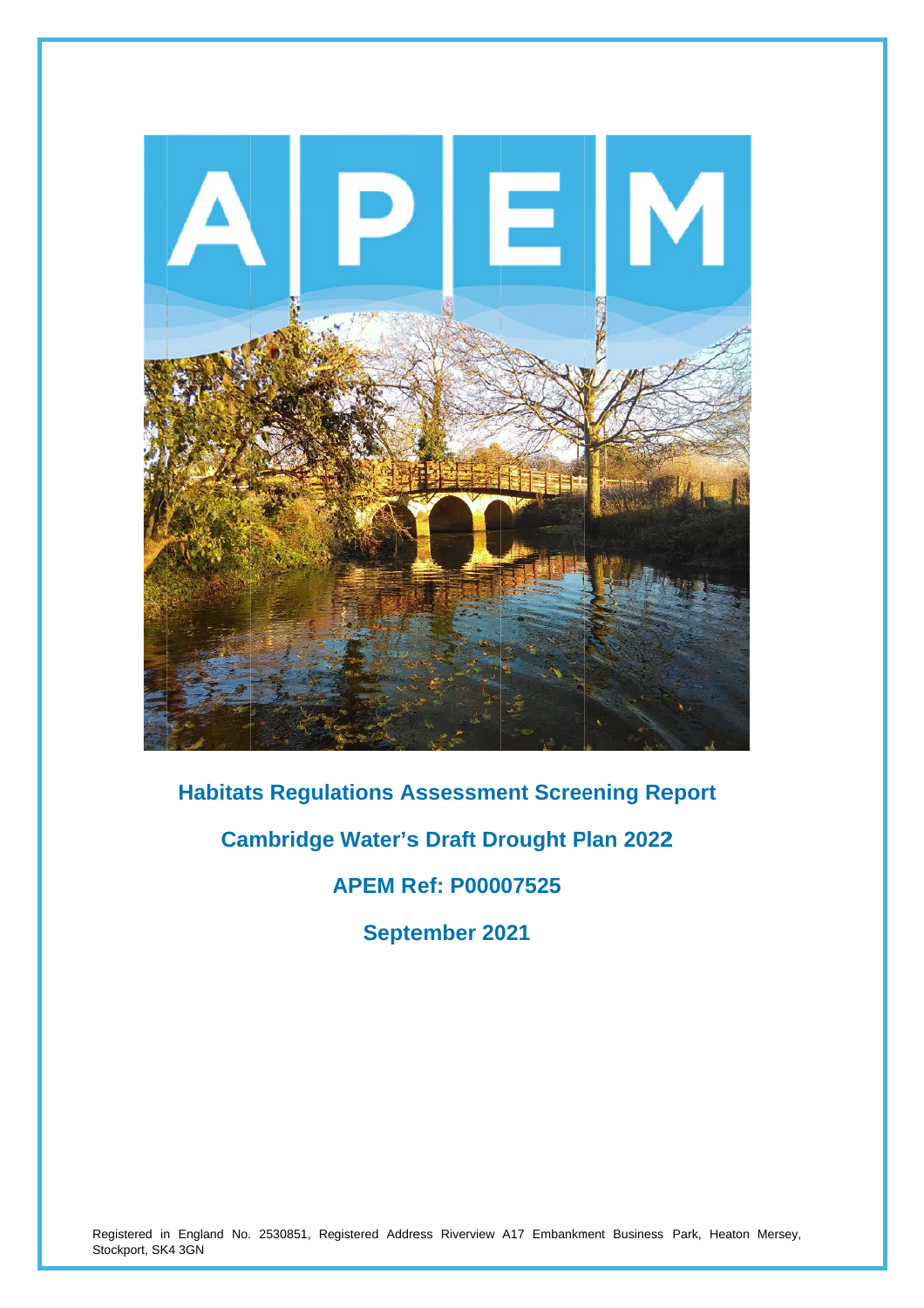**Client: Cambridge Water** 

**Address: 90 Fulbourn Road,** 

**Cherry Hinton, Cambridge** 

**CB1 9JN** 

**\_\_\_\_\_\_\_\_\_\_\_\_\_\_\_\_\_\_\_\_\_\_\_\_** 

**\_\_\_\_\_\_\_\_\_\_\_\_\_\_\_\_\_\_\_\_\_\_\_\_** 

**Project reference: P00007525**

**Date of issue: 30/09/2021**

**Project Director: Dr David Bradley** 

**Project Manager: Hannah Austin**

**Report Author: Harvey Walsh**

APEM Ltd Riverview A17 Embankment Business Park Heaton Mersey **Stockport** SK4 3GN

> Tel: 0161 442 8938 Fax: 0161 432 6083

Registered in England No. 02530851

This is a draft report and should not be cited.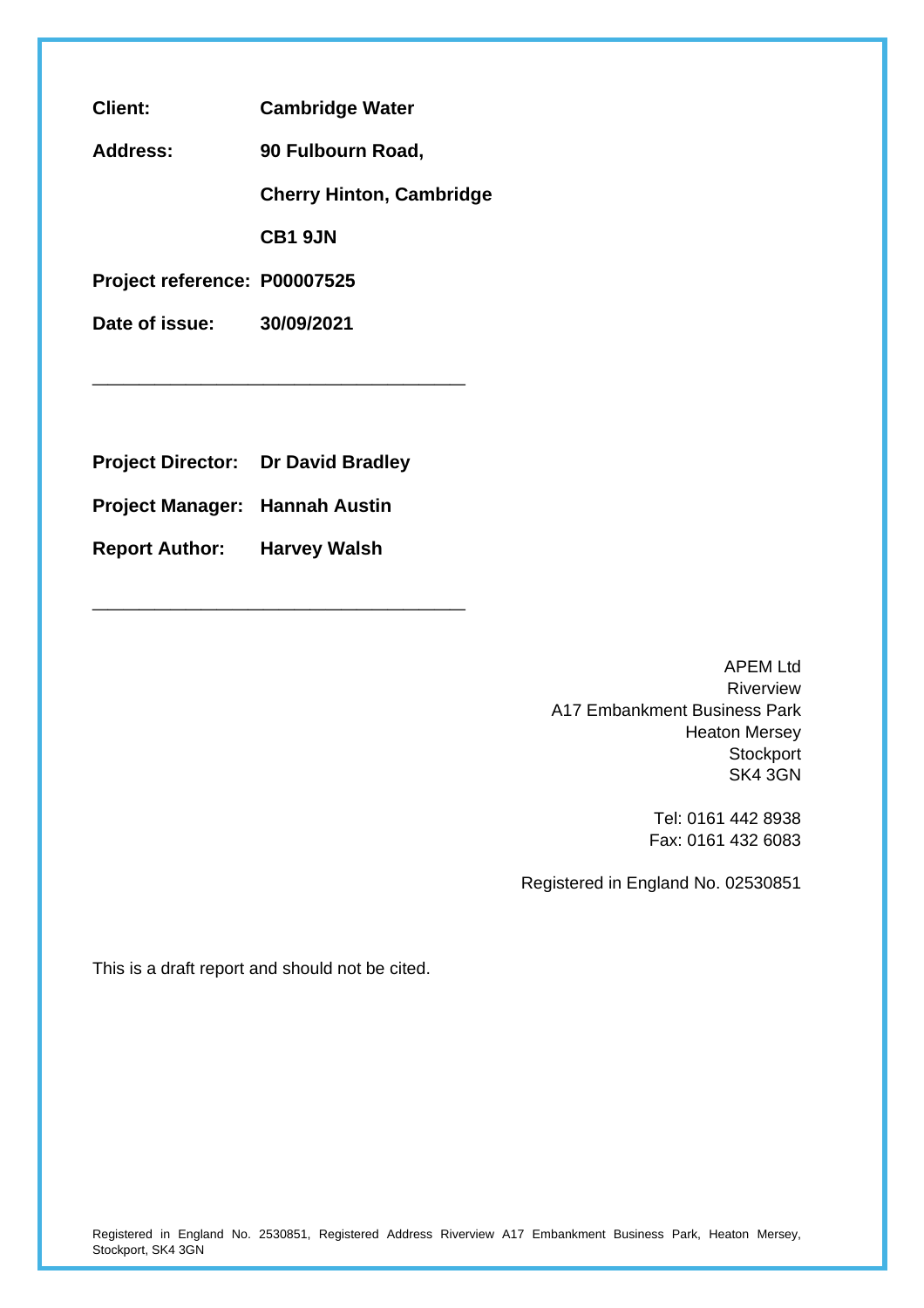# **Revision and Amendment Register**

| <b>Version</b><br><b>Number</b> | <b>Date</b>    |    | Section(s) Page(s) Summary of Changes     | <b>Approved by</b> |
|---------------------------------|----------------|----|-------------------------------------------|--------------------|
|                                 | 30/09/2021 All | 31 | First draft for Cambridge Water<br>review | DB                 |
|                                 |                |    |                                           |                    |
|                                 |                |    |                                           |                    |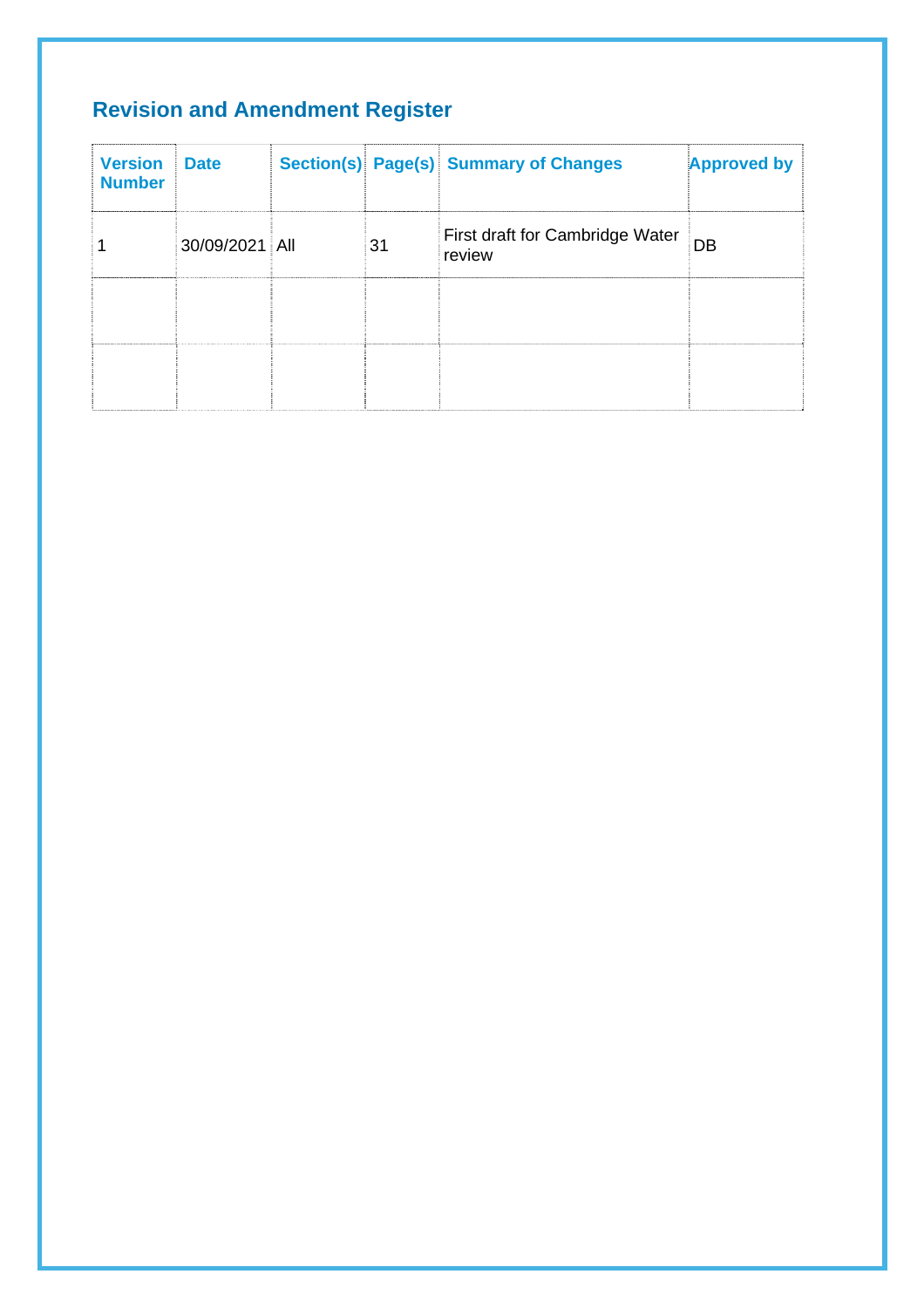## **Contents**

# **List of Tables**

| Table 6-1 Screening of Demand Side Drought Options for Impacts on European Sites  25     |
|------------------------------------------------------------------------------------------|
| Table 6-2 Screening of Company-wide Supply Side Drought Options for Impacts on European  |
| Table 6-3 Screening of Site Specific Supply Side Drought Options for Impacts on European |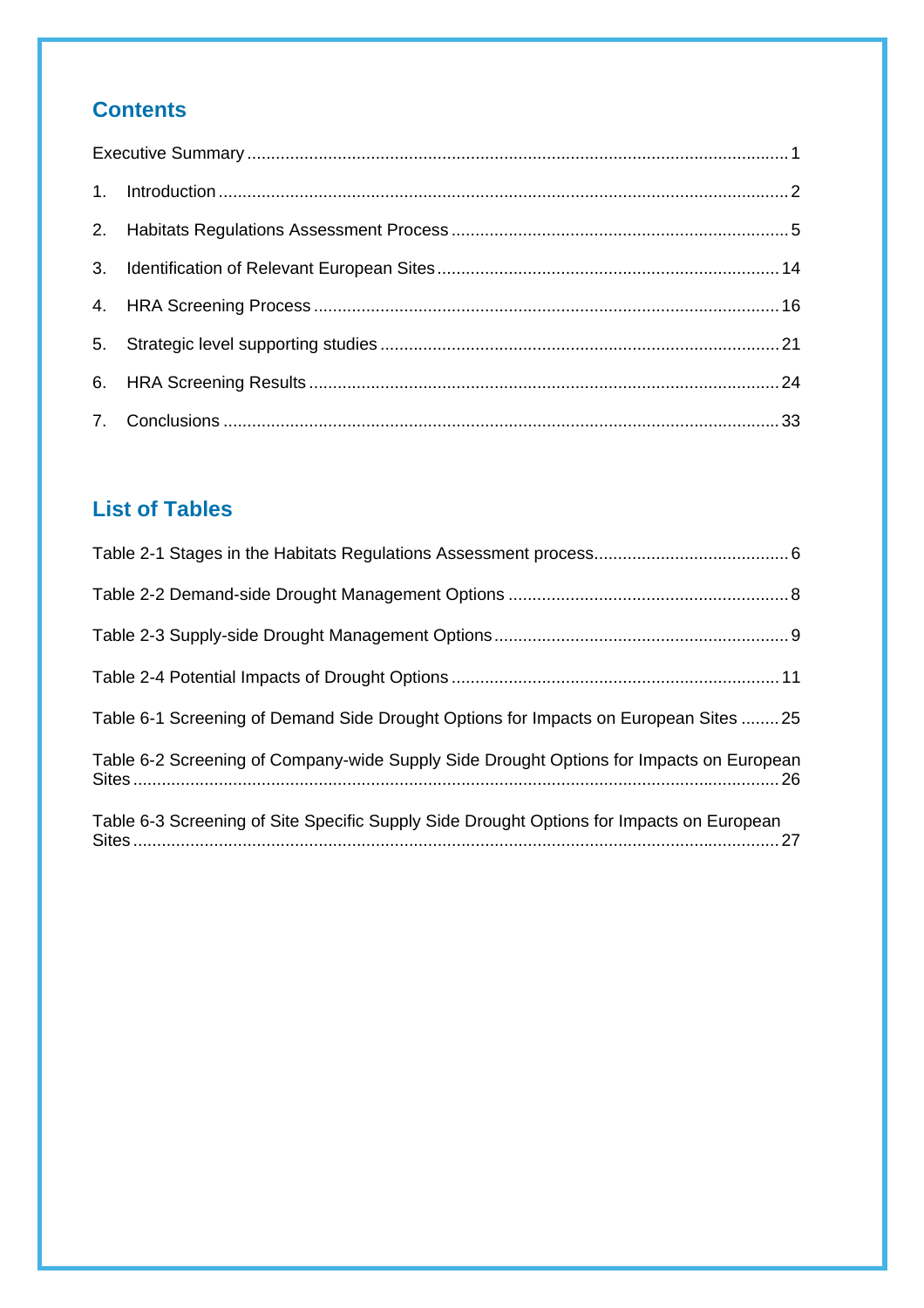# **Executive Summary**

To be completed.

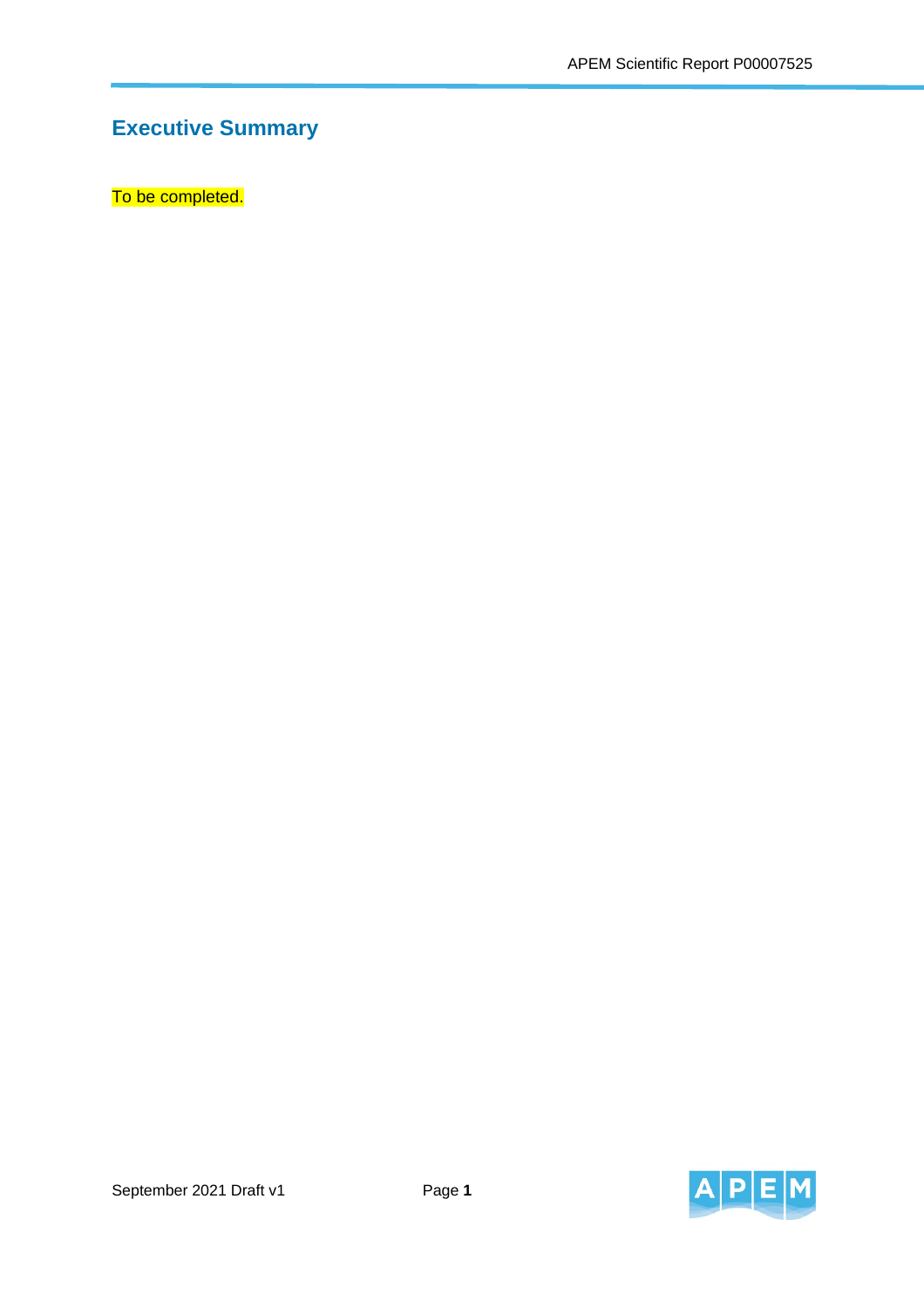## **1. Introduction**

## **1.1 Background**

Water companies in England and Wales are required to prepare and maintain statutory Drought Plans under Sections 39B and 39C of the Water Industry Act 1991, as amended by the Water Act 2014, which set out the operational steps a company will take before, during and after a drought. The Water Industry Act 1991 (as amended) defines a Drought Plan as '*a plan for how the water undertaker will continue, during a period of drought, to discharge its duties to supply adequate quantities of wholesome water, with as little recourse as reasonably possible to Drought Orders or Drought Permits*'.

A water company must ensure its Drought Plan meets the requirements of the Habitats Regulations before implementation. The requirement for a Habitats Regulations Assessment (HRA) is established through the Conservation of Habitats and Species Regulations 2017 as amended. Under Regulations 63 and 105, any plan or project which is likely to have a significant effect on a European site (either alone or in-combination with other plans or projects) and is not directly connected with, or necessary for the management of the site, must be subject to a HRA to determine the implications for the site in view of its conservation objectives.

Water companies in England are required to produce a Drought Plan every five years and submit a draft plan to the Secretary State in line with the timescales set out in the Drought Plan (England) Direction 2020. The Environment Agency's Drought Plan Guidance<sup>1</sup> also specifies that a water company must ensure that its drought plan meets the requirements of the Habitats Regulations. The Environment Agency's 2020 Drought Plan Guidance advises companies to consult the UK Water Industry Research (UKWIR) report *'Strategic Environmental Assessment and Habitat Regulations Assessment - Guidance for Water*  Resources Management Plans and Drought Plans<sup>2</sup> in preparing its HRA. The UKWIR report recommends that all Drought Plans should be subject to the first stage of HRA, i.e. screening for Likely Significant Effects (LSE).

## **1.2 Requirement**

The responsibility for undertaking the Habitats Regulations Assessment lies with Cambridge Water as the Plan making authority.



<sup>1</sup> Environment Agency (2020) Water Company Drought Plan Guideline, December 2020 (Version 1.2)

<sup>&</sup>lt;sup>2</sup> UKWIR (2021) Environmental Assessment Guidance for Water Resources Management Plans and Drought Plans (WR/02/S)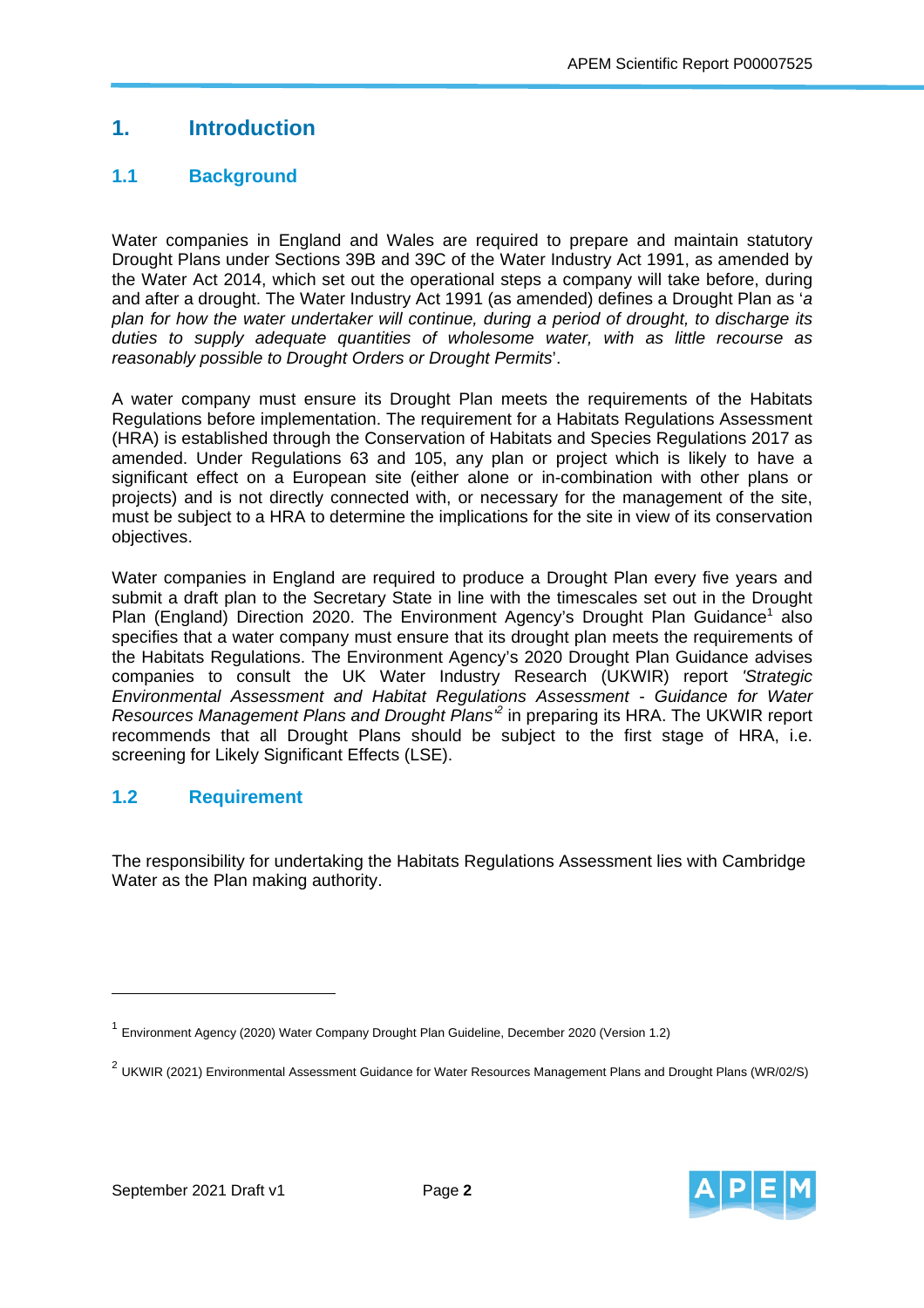HRA Guidance for the appraisal of Plans<sup>3</sup>, summarises the Habitats Regulations. Regulation 63 states that the Plan making authority (in this case Cambridge Water) shall adopt, or otherwise give effect to, the Plan only after having ascertained that it will not adversely affect the integrity of a European site, subject to Regulation 64 or 105 of the Habitats Regulations.

Regulation 64 of the Habitats Regulations states:

- 1. If the competent authority is satisfied that, there being no alternative solutions, the plan or project must be carried out for Imperative Reasons of Overriding Public Interest (IROPI) (which, subject to paragraph (2), may be of a social or economic nature), it may agree to the plan or project notwithstanding a negative assessment of the implications for the European site or the European offshore marine site (as the case may be);
- 2. Where the site concerned hosts a priority natural habitat type or a priority species, the reasons referred to in paragraph (1) must be either:
	- a) reasons relating to human health, public safety or beneficial consequences of primary importance to the environment; or
	- b) any other reasons which the competent authority, having due regard to the opinion of the European Commission, considers to be IROPI.

Regulation 105 of the Habitats Regulations states:

- 1. Where a land use plan:
	- a) is likely to have a significant effect on a European site or a European offshore marine site (either alone or in combination with other plans or projects), and
	- b) is not directly connected with or necessary to the management of the site, the plan-making authority for that plan must, before the plan is given effect, make an appropriate assessment of the implications for the site in view of that site's conservation objectives.
- 2. The plan-making authority must for the purposes of the assessment consult the appropriate nature conservation body and have regard to any representations made by that body within such reasonable time as the authority specifies;
- 3. The plan-making authority must also, if it considers it appropriate, take the opinion of the general public, and if it does so, it must take such steps for that purpose as it considers appropriate;
- 4. In the light of the conclusions of the assessment, and subject to regulation 107, the plan-making authority must give effect to the land use plan only after having ascertained that it will not adversely affect the integrity of the European site or the European offshore marine site (as the case may be);

<sup>&</sup>lt;sup>3</sup> Tyldesley, D. & Chapman, C. (2013) The Habitats Regulations Assessment Handbook, September 2021 edition UK: DTA Publications Limited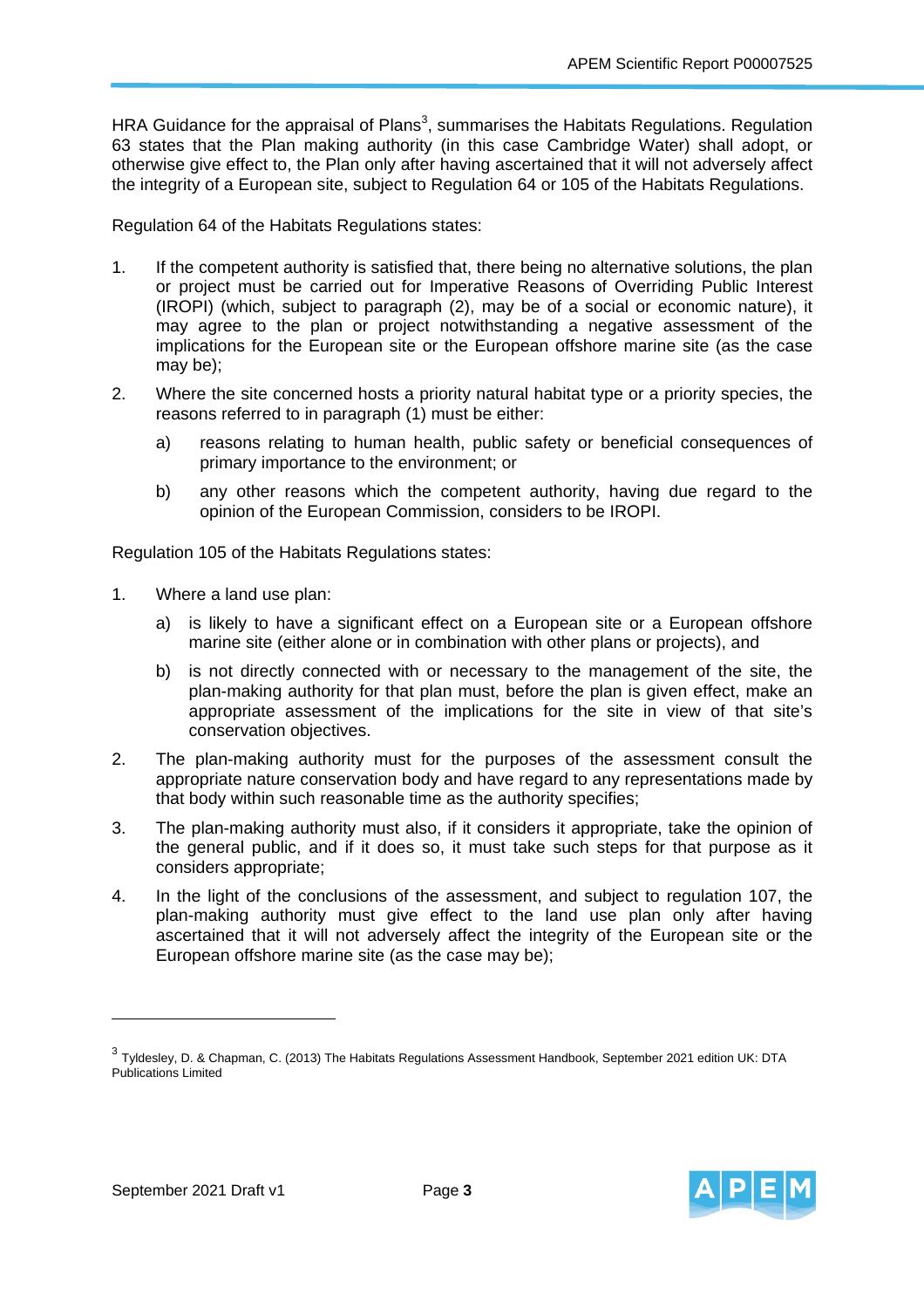- 5. A plan-making authority must provide such information as the appropriate authority may reasonably require for the purposes of the discharge by the appropriate authority of its obligations under this Chapter.
- 6. This regulation does not apply in relation to a site which is:
	- a) a European site by reason of regulation 8(1)(c); or
	- b) a European offshore marine site by reason of regulation 18(c) of the Offshore Marine Conservation Regulations (site protected in accordance with Article 5(4) of the Habitats Directive).

The best practice guidance<sup>3</sup> recommends that if there are no alternative solutions and if, in exceptional circumstances, it is proposed that a Plan be adopted despite the fact that it may adversely affect the integrity of a European site, the HRA will need to address and explain the IROPI which the Plan making authority considers to be sufficient to outweigh the potentially adverse effects on the European site(s). It must also agree and secure a package of compensation measures for the features of the site that may be adversely affected by implementation of the Plan.

## **1.3 Scope of the report**

The purpose of this HRA Screening report is to:

- Describe the Project (the Cambridge Water Draft Drought Plan 2022);
- Provide information on the ecological interests and features of the potentially affected European Sites;
- Describe the likely nature and scale of the impacts on the European Sites from the Project or any likely 'in combination' and cumulative effects with other Plans and/ or Projects; and
- Consider the results to allow a decision on the information in this statement to be made by Natural England as the Competent Authority under The Conservation of Habitats and Species Regulations 2017 (the Habitats Regulations), whether the Project proposals have the potential to significantly affect any European or Ramsar sites.

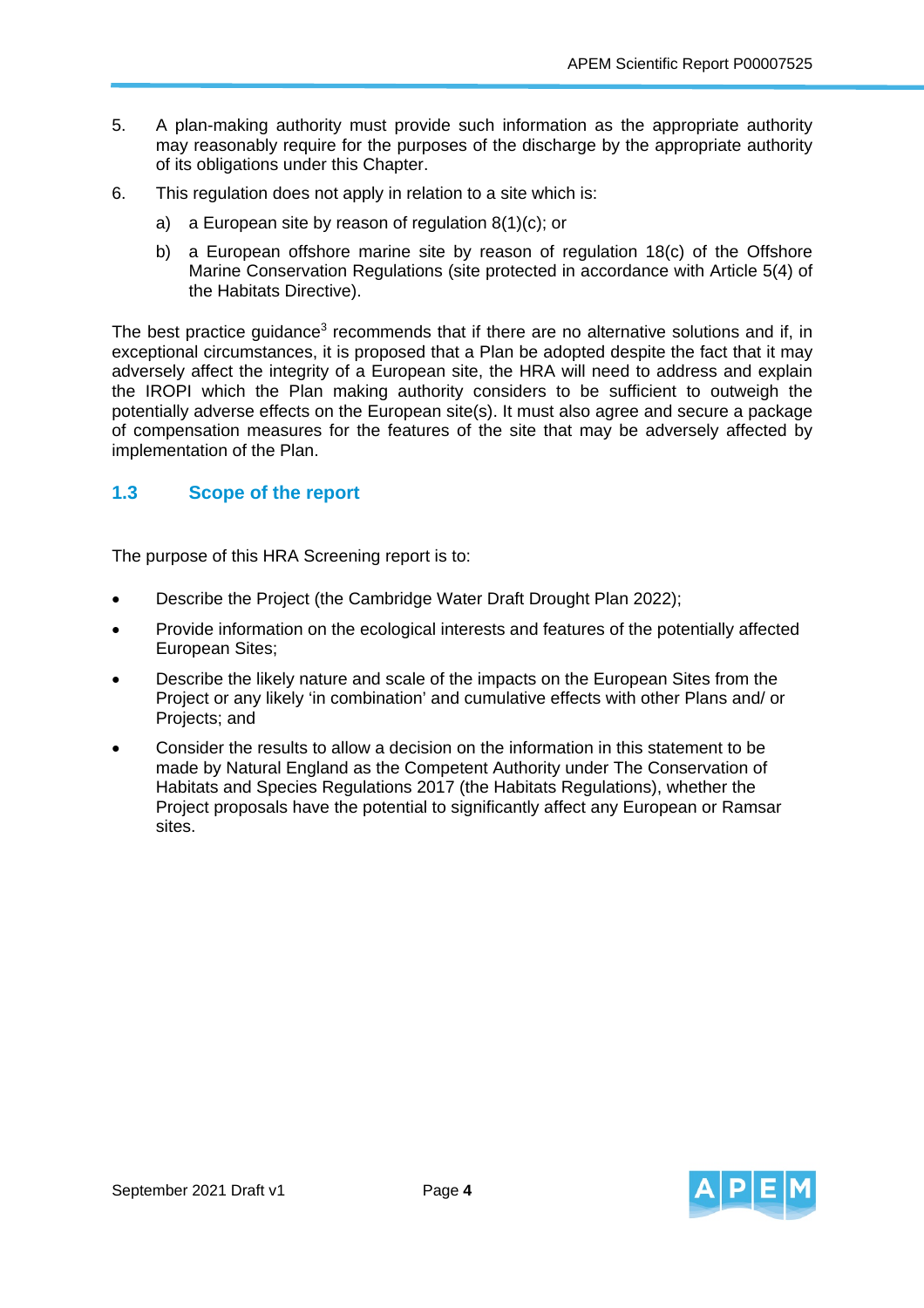## **2. Habitats Regulations Assessment Process**

## **2.1 Legislation**

The Conservation of Habitats and Species Regulations 2017, referred to as the 'Habitats Regulations', transpose the requirements of the European Birds and Habitats Directive<sup>4</sup> into UK legislation. The Birds Directive aims to protect rare and vulnerable birds and the habitats that they depend upon and this is achieved in part through the classification of Special Protection Areas (SPAs).

The Habitats Directive aims to protect plants, habitats and animals other than birds, and this is achieved in part through the creation of Special Areas of Conservation (SACs). Article 6(1) and (2) of the Habitats Directive require that Member States establish management measures for these areas, to avoid deterioration of their ecological interest. SPAs and SACs include European Marine Sites, which are designated sites below Mean High Water (out to 12 nautical miles). As per Natural England guidance<sup>5</sup>, any HRA should also consider any European Marine Protected Areas (MPAs) within England's inshore waters to support sites in achieving conservation objectives and to guide effective management. No MPAs of European importance or Marine Conservation Zones (MCZs) are associated with the study area.

The UK is also a contracting party to the Ramsar Convention $6$ , which seeks to protect wetlands of international importance, especially those wetlands utilised as waterfowl habitat. It is UK Government policy that all competent authorities should treat Ramsar sites similarly as if they are fully designated European sites.

Collectively, all formally proposed and fully classified or designated SPAs and SACs, and all formally proposed or listed Ramsar sites form a pan-European Union network of protected areas known as Natura 2000. These are also referred to as European sites<sup>3</sup>, and this term has been adopted throughout this report.

 $\overline{a}$ 



 $^4$  Council Directive on the conservation of natural habitats and of wild fauna and flora of 21st May 1992 (92/43/EEC) and Council Directive on the conservation of wild birds of 2nd April 1979 (70/409/EEC) consolidated by the Birds Directive 2009 (2009/147/EC).

<sup>5</sup> Tips and advice on how to assess potential impacts of water company statutory plans on the marine environment – Focussing on Marine Conservation Zones (MCZ) (June 2011)

 $6$  Convention on wetlands of international importance especially as waterfowl habitat, Ramsar, Iran, 2/2/71 as amended by the Paris protocol of 3/12/92 and the Regina amendments adopted at the extraordinary conference of contracting parties at Regina, Saskatchewan, Canada 28/5 – 3/6/87, most commonly referred to as the 'Ramsar Convention'.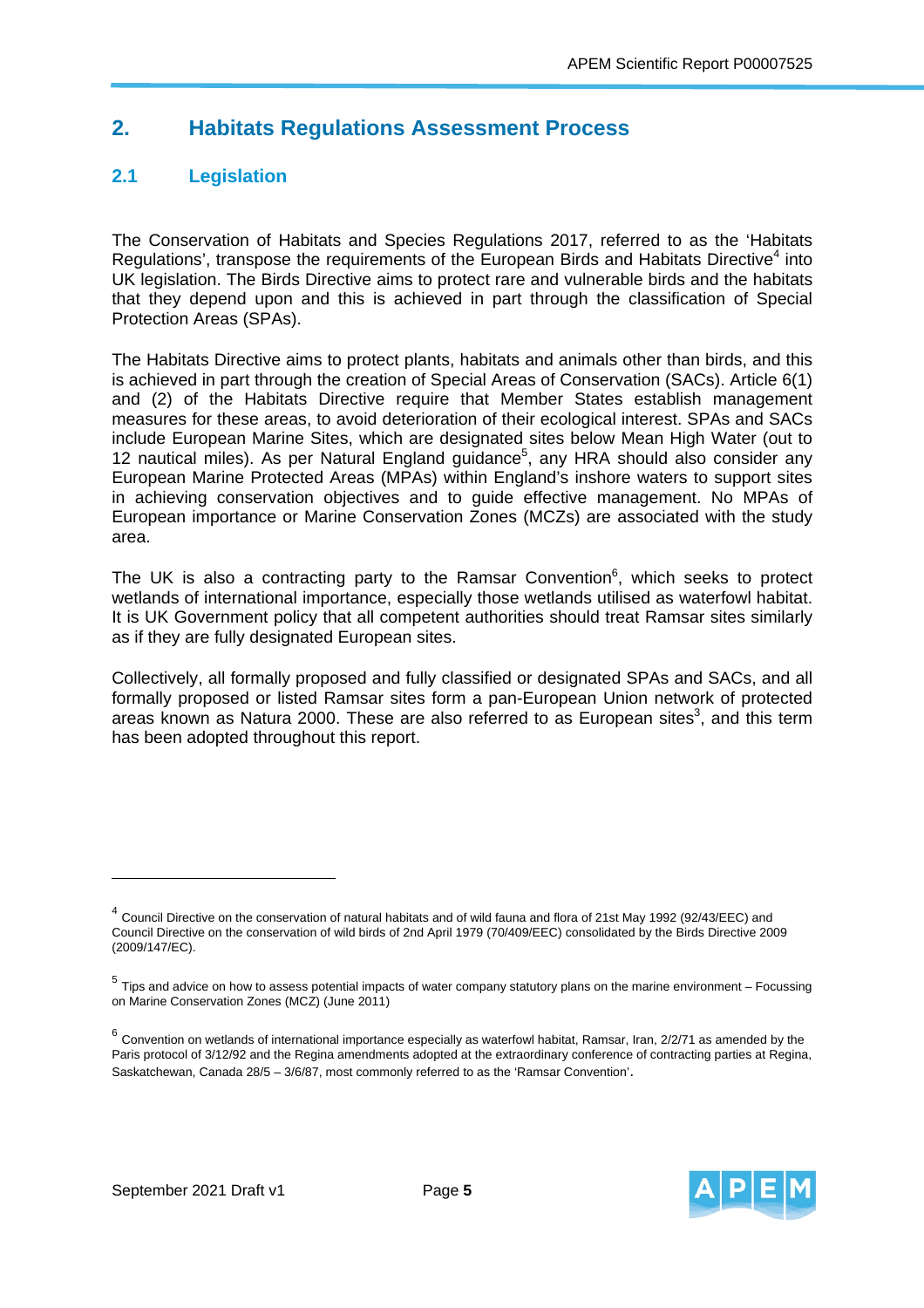## **2.2 Habitats Regulations Assessment Process**

Regulation 63 of the Habitats Regulations requires a competent authority to undertake an 'appropriate assessment' of any plan or project (alone or in-combination with other plans and projects) which is likely to have a significant effect on the features or a European Site, unless the project is directly connected with the management of the site.

It is incumbent on any public body (referred to as a competent authority within the Habitats Regulations) to carry out a HRA where they are proposing to carry out a project, implement a plan or authorise another party to carry out a plan or project. Competent authorities are required to record the process undertaken, ensuring that there will be no adverse effects on the integrity of a European site as a result of a plan or project.

## **2.3 Assessment Stages**

The European Commission has developed guidance in relation to Articles 6(3) and 6(4) of the Habitats Directive<sup>7</sup>, and this recommends a four-stage approach to addressing the requirements of these Articles. Table 2-1 summarises the four HRA stages.

| <b>Stage</b>                                                                                    | <b>Description</b>                                                                                                                                                                                                                                                                                                                                                     |
|-------------------------------------------------------------------------------------------------|------------------------------------------------------------------------------------------------------------------------------------------------------------------------------------------------------------------------------------------------------------------------------------------------------------------------------------------------------------------------|
| Stage 1: Screening                                                                              | Assessment of whether a plan or project, either alone or in<br>combination with other plans or projects, is likely to have a<br>significant effect on a Natura 2000 site.                                                                                                                                                                                              |
| Stage 2: Appropriate<br>Assessment                                                              | Consider the impacts of the plan on the integrity of a European<br>site, alone or in combination with other plans or projects and<br>with reference to the site's conservation objectives. Consider<br>measures to mitigate the identified impacts. Prepare an<br>Appropriate Assessment Report for consultation with key<br>stakeholders including Natural England.   |
| Stage 3: Assessment of<br>alternative solutions                                                 | Re-assessing alternatives if effective mitigation proves<br>impossible and develop/ select a different alternative that does<br>not harm site integrity. If no such alternatives exist the process<br>continues to Stage 4.                                                                                                                                            |
| Stage 4: Assessment where no<br>alternative solutions exist and<br>where adverse impacts remain | At this stage, plans which, after mitigation still have an adverse<br>effect on the site(s) integrity should be dropped. Assessing<br>whether a plan can be passed justified by 'imperative reasons of<br>overriding public interest' (IROPI) or permitted on the grounds of<br>human health, public safety or primary beneficial consequences<br>for the environment. |

#### **Table 2-1 Stages in the Habitats Regulations Assessment process**



 $<sup>7</sup>$  European Commission (2001). Assessment of plans and projects significantly effecting Natura 2000 site. Methodological</sup> guidance on the provisions of Article 6(3) and (4) of the Habitats Directive 92/43/EEC. Published November 2001.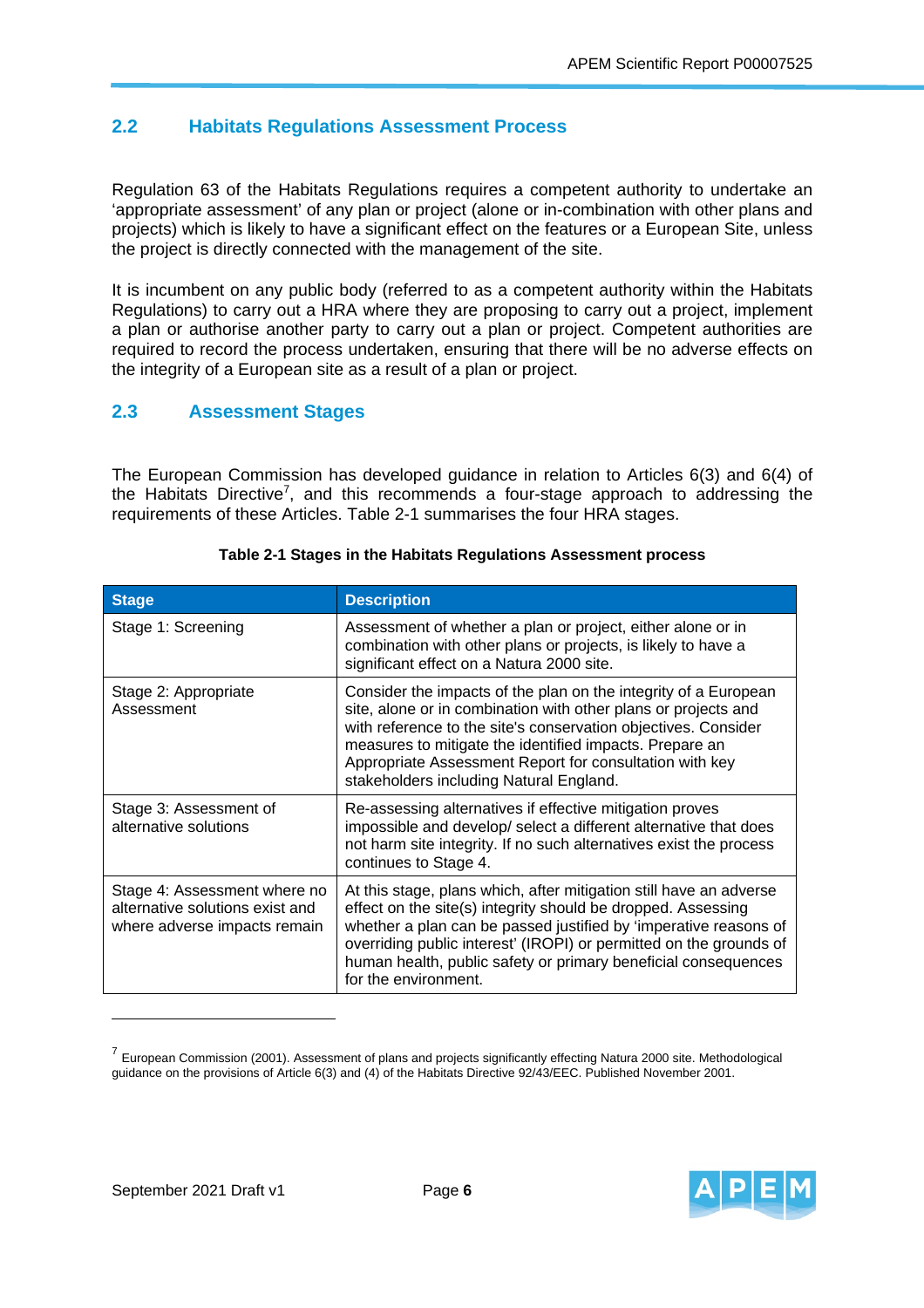#### *2.3.1 Stage 1 Screening*

This stage identifies the likely effects of the Project on any European site, either alone or in combination with other plans or projects. Specifically, this stage considers whether these effects are likely to be significant with regard to the integrity of the European site. The Project will require 'appropriate assessment' if it is considered that any aspect of it will have a significant effect on any European site.

#### *2.3.2 Stage 2 Appropriate Assessment*

If it is considered that a plan or project is likely to have a significant effect on the integrity of a European site, the requirements of Stage 2 are triggered. This stage considers the impacts of the Project on the integrity of a European site, alone or in combination with other plans or projects. The assessment should consider the implications for the European site in view of the site's conservation objectives. If adverse impacts are identified, this assessment should also consider measures to mitigate the identified impacts.

If necessary, modifications to those proposals or policies are identified to avoid any adverse effects on site integrity. If mitigation is not possible and adverse effects on a European site's integrity remain, the process must proceed to Stage 3.

#### *2.3.3 Guidance on procedure and method*

This information has additionally been informed by the following guidance and policy documents:

- National Planning Policy Framework (2019); and
- Tyldesley, D. and Chapman, C. (2021) The Habitats Regulations Assessment Handbook. DTA Publications Limited.

The guidance does not define the method for undertaking or recording Habitats Regulations Assessment but notes that the adopted method must be appropriate to its purpose under the Habitats Directive and Habitats Regulations i.e. an 'appropriate assessment'.

### **2.4 EU Exit**

The legislative transposing the EU Habitats Directive and the Wild Birds Directive has been changed so that they continue to operate effectively from  $1<sup>st</sup>$  January 2021. This includes the Conservation of Habitats and Species Regulations 2017 (as amended) in England and Wales, and the Conservation of Offshore Marine Habitats and Species Regulations 2017 (as amended).

The changes have been made by the Conservation of Habitats and Species (Amendment) (EU Exit) Regulations 2019. The changes ensure the strict protections afforded to sites, habitats and species, including wild birds, continue. Most of these changes involved transferring functions from the European Commission to the appropriate authorities in England and Wales. All other processes or terms in the 2017 Regulations remain unchanged and existing guidance is still relevant.

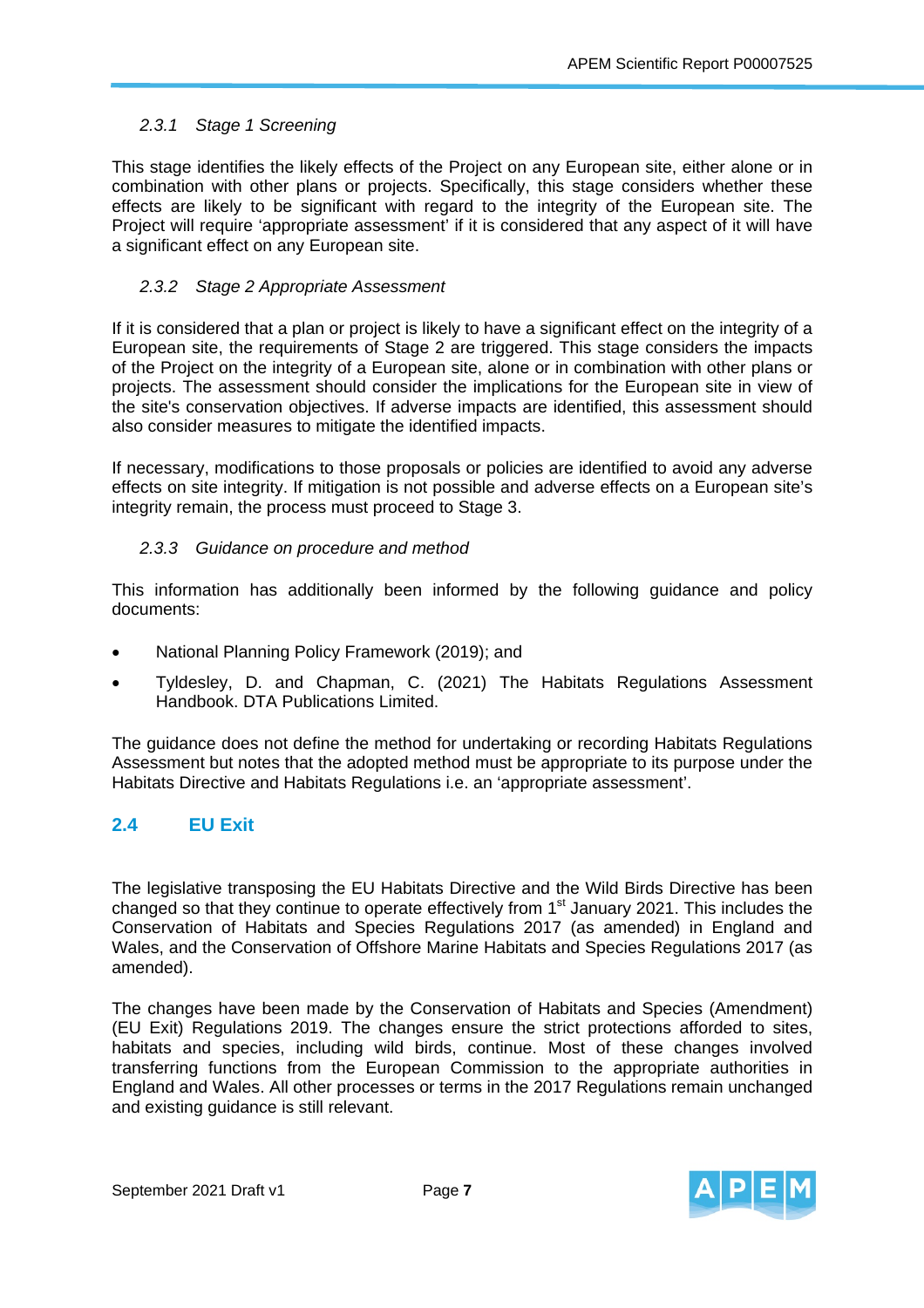## **2.5 Potential Impacts**

To provide an indication of those measures more likely to have a significant effect on a European site(s), those drought management measures that are within 10 km of a European site were identified initially. Consideration has also been given to the relative spatial locations of the drought management measures and designated sites within the same surface water and groundwater catchments and/ or estuarine system to ensure that any hydrological connectivity over a longer distance that might affect water-dependent sites, qualifying features and designated mobile species has been taken into account. GIS data were used to map the locations and boundaries of European sites within or adjacent to the Cambridge Water supply area, a single water resource zone (WRZ), using publicly available data from Natural England.

The attributes of the European sites, which contribute to and define their integrity, have been considered with reference to Standard Data forms for SACs and SPAs and Information Sheets for Ramsar sites. An analysis of these information sources has enabled the identification of the site's qualifying features. This information, as well as Article 12 and 17 reporting, site conservation objectives, supplementary guidance, Site Improvement Plans and the supporting Site of Special Scientific Interest's favourable condition tables, has been used to identify those features of each site which determine current conservation status, site integrity and the specific sensitivities of the site. Analysis of how potential impacts of the drought management measures may affect a European site has been undertaken using this information. The locations of the supply side drought options were also mapped to establish their geographic proximity to the European sites.

The Draft Drought Plan 2022 proposes a number of options which would make more water available for supply than is available under normal operating conditions. Drought options include demand side options (e.g. water use restrictions) and continued utilisation of existing licensed water sources within Cambridge Water's resource base (referred to as supply side options).

Demand side options are designed to reduce the demand for water and the options available to Cambridge Water are consistent across the supply area (Table 2-2).

Supply side measures are measures available to Cambridge Water to introduce during a drought to increase the amount of water available for supply.

| <b>Demand-side options</b>               | <b>Comments</b>                                      |
|------------------------------------------|------------------------------------------------------|
| Enhanced communications                  | Increased water efficiency messages via              |
|                                          | increased customer communications                    |
| Additional promotion of water efficiency | As above, including encouraging customers, for       |
|                                          | example, to switch to measured (metered) bills,      |
|                                          | including incentives for customers to change         |
|                                          | their water use behaviours                           |
| Enhanced leakage reductions              | Ensure that all maintenance programmes are           |
|                                          | up-to-date and undertake additional leakage          |
|                                          | control, leading to demonstrable water savings       |
| Appeals for restraint                    | Appeals for restraint is a significant uplift to the |
|                                          | drought communications activity. It aims to          |

### **Table 2-2 Demand-side Drought Management Options**

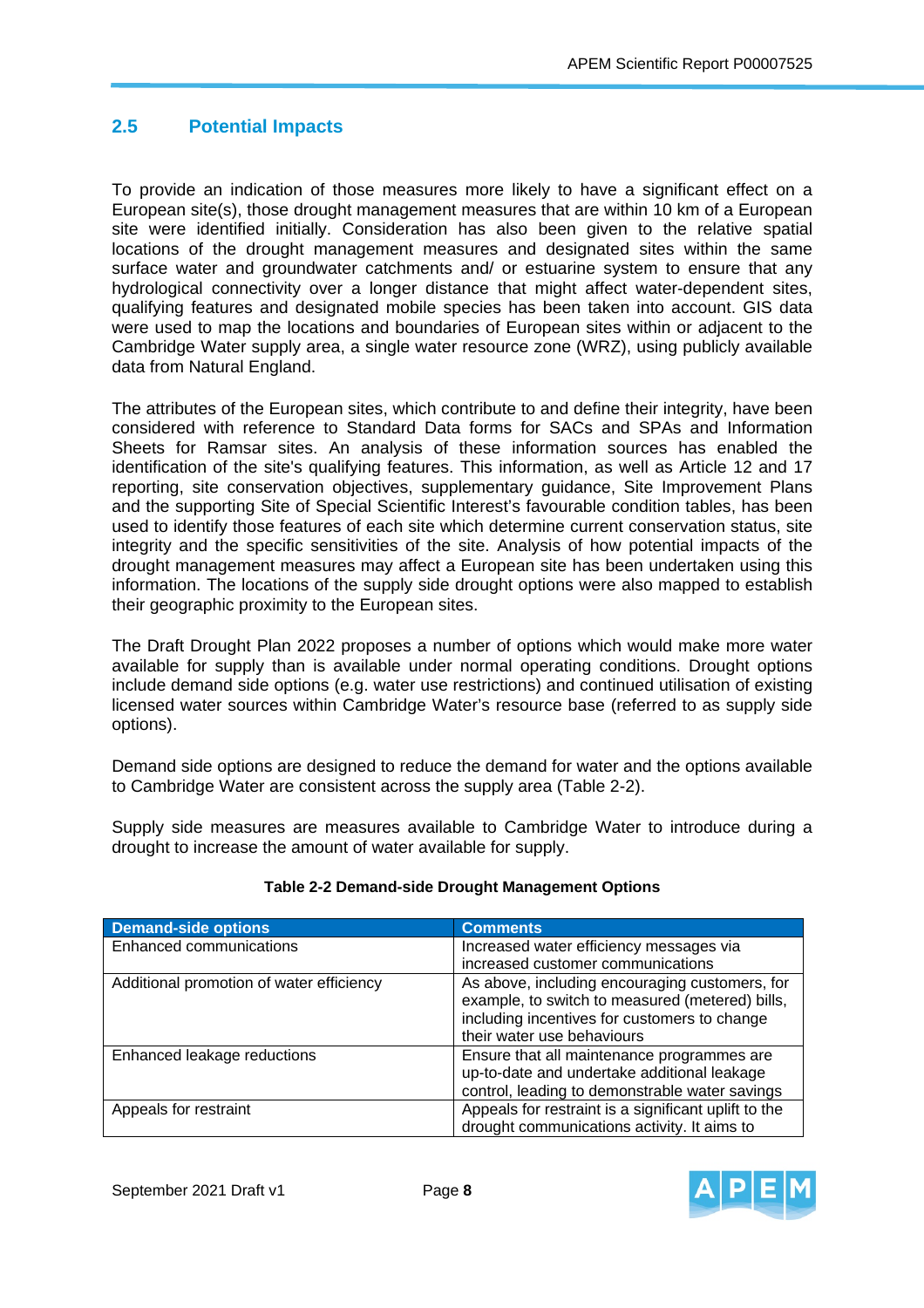| <b>Demand-side options</b>                                 | <b>Comments</b>                                                                                                                                                                                                                                                                                                                                      |
|------------------------------------------------------------|------------------------------------------------------------------------------------------------------------------------------------------------------------------------------------------------------------------------------------------------------------------------------------------------------------------------------------------------------|
|                                                            | express the seriousness of an emerging drought<br>before Cambridge water implement temporary<br>use restrictions.                                                                                                                                                                                                                                    |
| Implementation of temporary use bans (TUBs)                | Restrictions on the use of hosepipes for a range<br>of uses, including the washing of vehicles and<br>boats, watering gardens and sports grounds and<br>filling of paddling pools.                                                                                                                                                                   |
| Ordinary Drought Order - non-essential use<br>bans (NEUBs) | Drought order to restrict non-essential water<br>uses to be applied for when reservoir stocks fall<br>below Drought Level 3 <sup>8</sup> . Ordinary drought<br>orders allow Cambridge Water to further restrict<br>non-essential water use at commercial and<br>institutional premises. They are more wide-<br>ranging than those included in a TUB. |

### **Table 2-3 Supply-side Drought Management Options**

| <b>Supply-side options</b>                                                                             | <b>Comments</b>                                                                                                                                                                                                                                                                                                                                                                 |
|--------------------------------------------------------------------------------------------------------|---------------------------------------------------------------------------------------------------------------------------------------------------------------------------------------------------------------------------------------------------------------------------------------------------------------------------------------------------------------------------------|
| Outage reduction                                                                                       | Proactive asset management maintenance<br>programme to keep outage to a minimum and raise<br>operational response priorities. Actions do not deliver<br>additional savings; the objective is to ensure the full<br>deployable output under dry year conditions is<br>available                                                                                                  |
| <b>Bulk Supply optimisation</b>                                                                        | As part of communication with other water<br>companies, Cambridge Water will review and update<br>the position and availability of transfers.                                                                                                                                                                                                                                   |
| Use of existing licensed headroom                                                                      | Cambridge Water maintain licensed volumes to<br>abstract without the requirement of drought permits<br>(see specific borehole abstractions below), with<br>headroom equivalent to those reductions included in<br>the WRMP. The potential requirement for supply<br>options of this magnitude would not be expected until<br>at least 36 months following drought trigger Level |
| Transfer/ trades with other companies                                                                  | Short term transfers or trades with neighbouring<br>companies or other sectors                                                                                                                                                                                                                                                                                                  |
| Tankering                                                                                              | Moving water from areas with surplus and injecting<br>into networks or storage                                                                                                                                                                                                                                                                                                  |
| Supply schemes                                                                                         | Fast track WRMP or WRE schemes                                                                                                                                                                                                                                                                                                                                                  |
| Effluent re-use                                                                                        | Redirecting discharges to supply for potable or non<br>potable use                                                                                                                                                                                                                                                                                                              |
| Network changes                                                                                        | Overland or temporary pipelines for new supplies                                                                                                                                                                                                                                                                                                                                |
| Increase abstraction within the licences<br>above recent actual volumes at the<br>following boreholes: |                                                                                                                                                                                                                                                                                                                                                                                 |
| <b>Brettenham</b>                                                                                      | Potential increase in abstraction: 7.1 MI/d                                                                                                                                                                                                                                                                                                                                     |
|                                                                                                        | Increase of licence (EA assessment): >63%                                                                                                                                                                                                                                                                                                                                       |

<sup>8</sup> Cambridge Water Draft Drought Plan 2022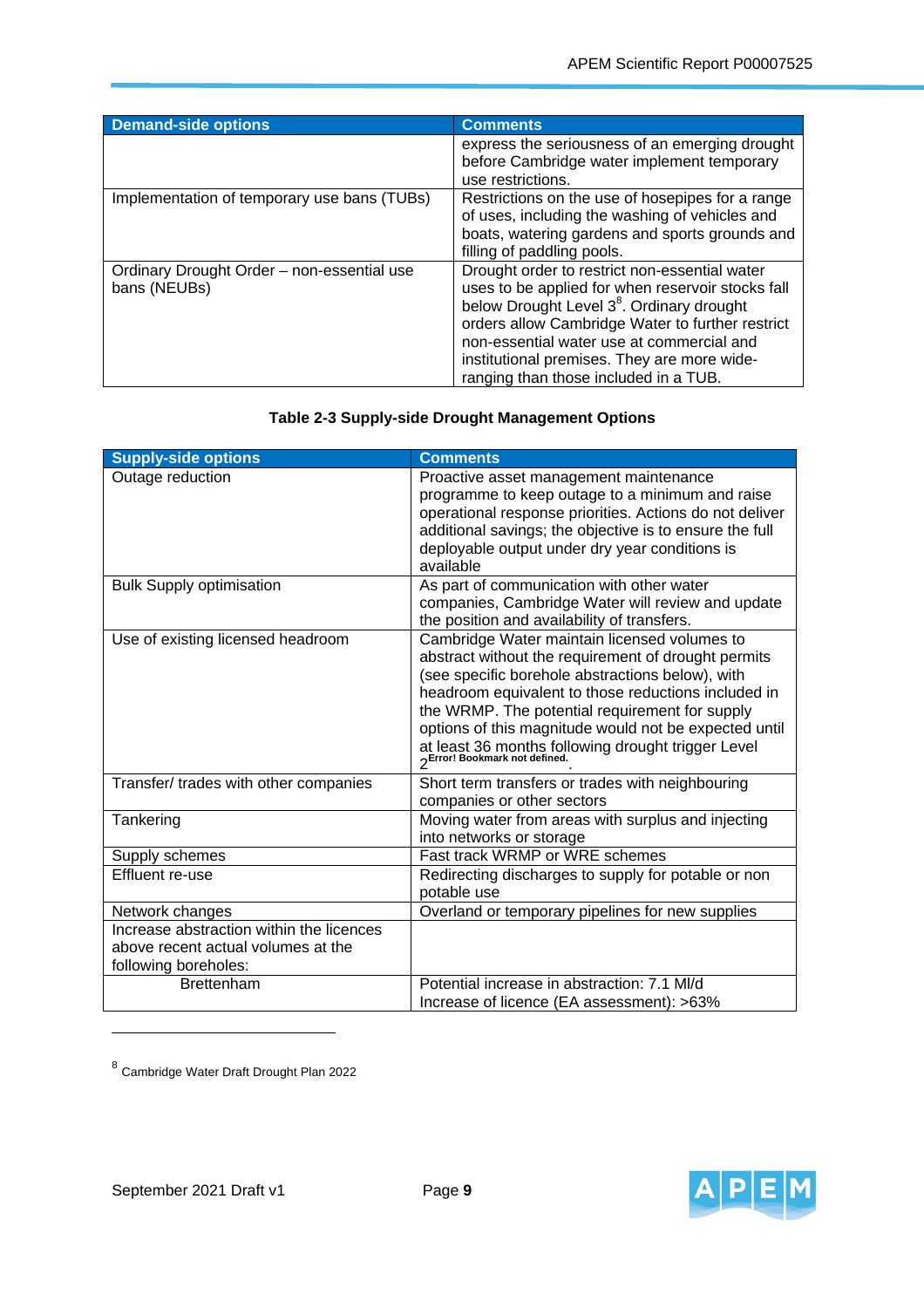| <b>Supply-side options</b>             | <b>Comments</b>                              |
|----------------------------------------|----------------------------------------------|
|                                        | New augmentation discharge licences required |
| Euston                                 | Potential increase in abstraction: 2.4 MI/d  |
|                                        | Increase of licence (EA assessment): >30%    |
|                                        | New augmentation discharge licences required |
| Westley                                | Potential increase in abstraction: 6.83 MI/d |
|                                        | Increase of licence (EA assessment): >60%    |
| Fleam Dyke                             | Potential increase in abstraction: 2.65 MI/d |
|                                        | Increase of licence (EA assessment): >17%    |
| <b>Babraham</b>                        | Potential increase in abstraction: 4.2 MI/d  |
|                                        | Increase of licence (EA assessment): >18%    |
| Horseheath                             | Potential increase in abstraction: 1.9 MI/d  |
|                                        | Increase of licence (EA assessment): >83%    |
|                                        | New augmentation discharge licences required |
| Linton                                 | Potential increase in abstraction: 0.85 MI/d |
|                                        | Increase of licence (EA assessment): >44%    |
| Rivey                                  | Potential increase in abstraction: 0.7 MI/d  |
|                                        | Increase of licence (EA assessment): >32%    |
| Fleam Dyke 12                          | Included in Flean Dyke above                 |
| Croydon                                | Potential increase in abstraction: 0.67 MI/d |
|                                        | Increase of licence (EA assessment): >34%    |
| Kingston                               | Potential increase in abstraction: 0.23 MI/d |
|                                        | Increase of licence (EA assessment): >23%    |
| Abstraction at St Ives borehole during | Potential increase in abstraction: 1.62 MI/d |
| drought - recently returned source     | New augmentation discharge licences required |

In determining the likelihood of significant effects on European sites from any drought management option, particular consideration has been given to the possible source receptor pathways through which effects may be transmitted from activities associated with the options to features contributing to the integrity of the European sites (e.g. groundwater or surface water catchments). Table 2-4 provides examples of the types of impacts the options may have on European site qualifying features. Screening for LSEs has been determined on a proximity basis for many of the types of impacts, based on the proximity of the potential location of each measure to each European site. However, there are many uncertainties associated with using set distances as there are very few standards available as a guide to how far impacts will extend. Different types of impacts can occur over different distances, and the assumptions and distances used in the HRA and justification for them are shown in Table 2-4.

Cambridge Water's Draft Drought Plan 2022 includes alternative long-term options available to the company in the event of a third consecutive dry year winter which may, if deployed, involve some construction activity (e.g. temporary overland pipelines). For all of the remaining options, there is no construction phase associated with the options and it is only operational impacts that will need to be considered.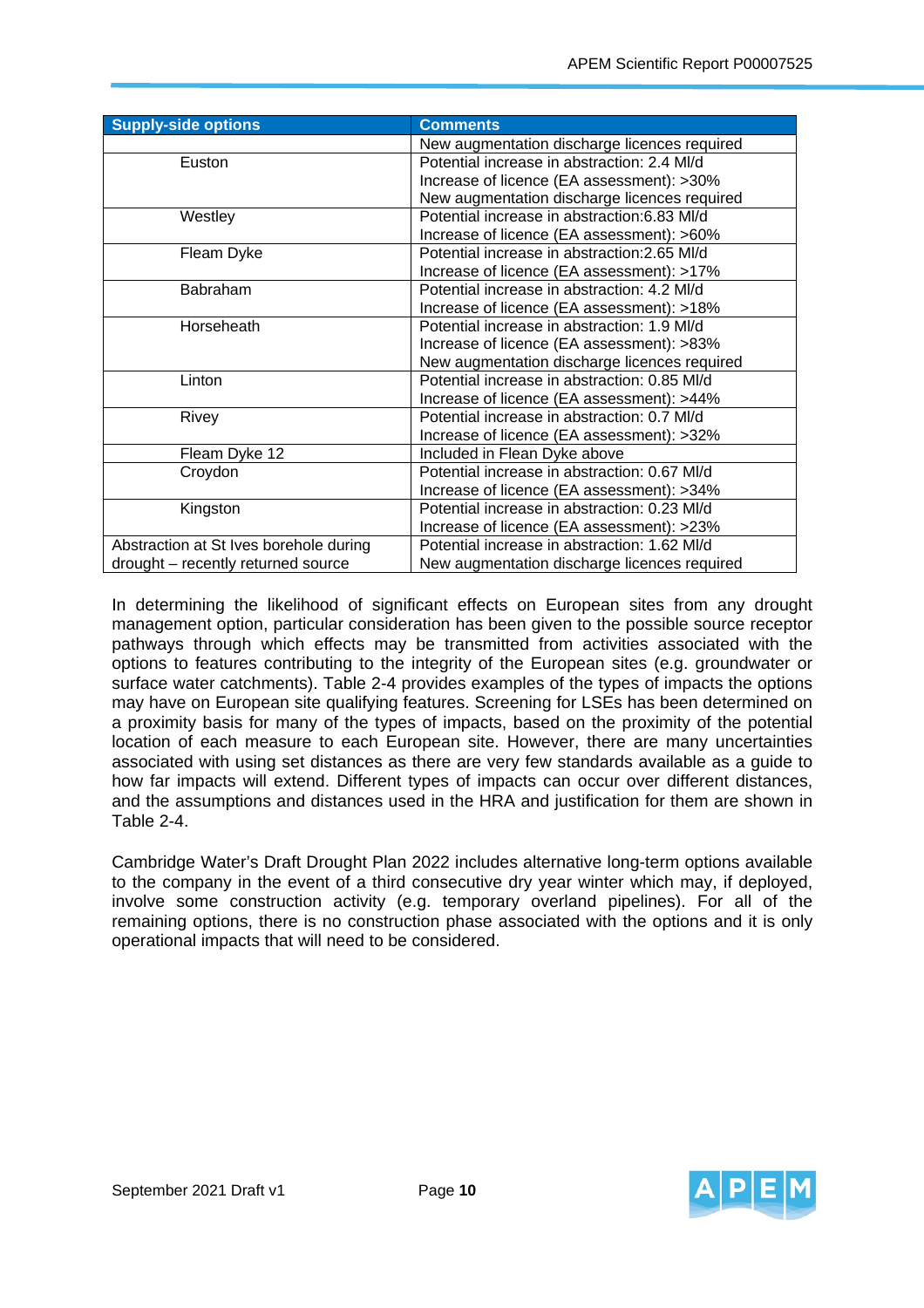| <b>Broad categories of potential impacts</b><br>on European sites, with examples                                                                                                                      | <b>Examples of operations responsible for impacts</b><br>(distance assumptions in italics)                                                                                                                                                                                                                                                                                                                                                                                 |
|-------------------------------------------------------------------------------------------------------------------------------------------------------------------------------------------------------|----------------------------------------------------------------------------------------------------------------------------------------------------------------------------------------------------------------------------------------------------------------------------------------------------------------------------------------------------------------------------------------------------------------------------------------------------------------------------|
| Non-physical disturbance:<br>Noise (incl. underwater)<br>Visual presence<br>Human presence<br>Light pollution<br>Vibration (incl. underwater)                                                         | Noise from temporary construction or temporary<br>pumping activities - taking into consideration the<br>noise level generated from general building activity<br>(c. 122dB(A)) and considering the lowest noise level<br>identified in appropriate guidance as likely to cause<br>disturbance to bird species, it is concluded that noise<br>impacts could be significant up to 1 km from the<br>boundary of a European site.                                               |
|                                                                                                                                                                                                       | Noise from vehicular traffic during operation of a<br>scheme - noise from construction traffic is only likely<br>to be significant where the transport route to and<br>from the scheme is within $3 - 5$ km of the boundary<br>of the European site.                                                                                                                                                                                                                       |
|                                                                                                                                                                                                       | Plant and personnel involved in in operation of the<br>scheme - These effects (noise, visual/ human<br>presence) are only likely to be significant where the<br>boundary of the scheme extends within or is directly<br>adjacent to the boundary of the European site, or<br>within/adjacent to an offsite area of known foraging,<br>roosting, breeding habitat (that supports species for<br>which a European site is designated).                                       |
|                                                                                                                                                                                                       | Schemes which might include artificial lighting, e.g.<br>for security around a temporary pumping station -<br>effects from light pollution are only likely to be<br>significant where the boundary of the scheme is<br>within 500 m of the boundary of the European site.                                                                                                                                                                                                  |
|                                                                                                                                                                                                       | Vibration from temporary construction - from a review<br>of Environment Agency internal guidance on HRA<br>and various websites/ sources it is considered that<br>effects of vibration are more likely to be significant if<br>development is within 500 m of a European site.                                                                                                                                                                                             |
| Water table/ availability:<br>Drying<br>Flooding/ stormwater<br>Changes to surface water levels<br>and flows including both increases<br>and reductions<br>Changes in groundwater levels and<br>flows | Changes to water levels and flows due to increased<br>water abstraction or reduced storage. These effects<br>are only likely to be significant where the boundary of<br>the scheme extends within the same ground or<br>surface water catchment as the European site.<br>However, these effects are dependent on<br>hydrological continuity between the scheme and the<br>European site, and sometimes, whether the scheme<br>is up or down stream from the European site. |
| Toxic contamination:<br>Water pollution<br>Soil contamination<br><b>Air Pollution</b>                                                                                                                 | Reduced dilution in downstream or receiving<br>waterbodies due to changes in abstraction or<br>reduced compensation flow releases to river<br>systems.                                                                                                                                                                                                                                                                                                                     |
|                                                                                                                                                                                                       | These effects are only likely to be significant where<br>the boundary of the scheme extends within the same<br>ground or surface water catchment as the European                                                                                                                                                                                                                                                                                                           |

### **Table 2-4 Potential Impacts of Drought Options**

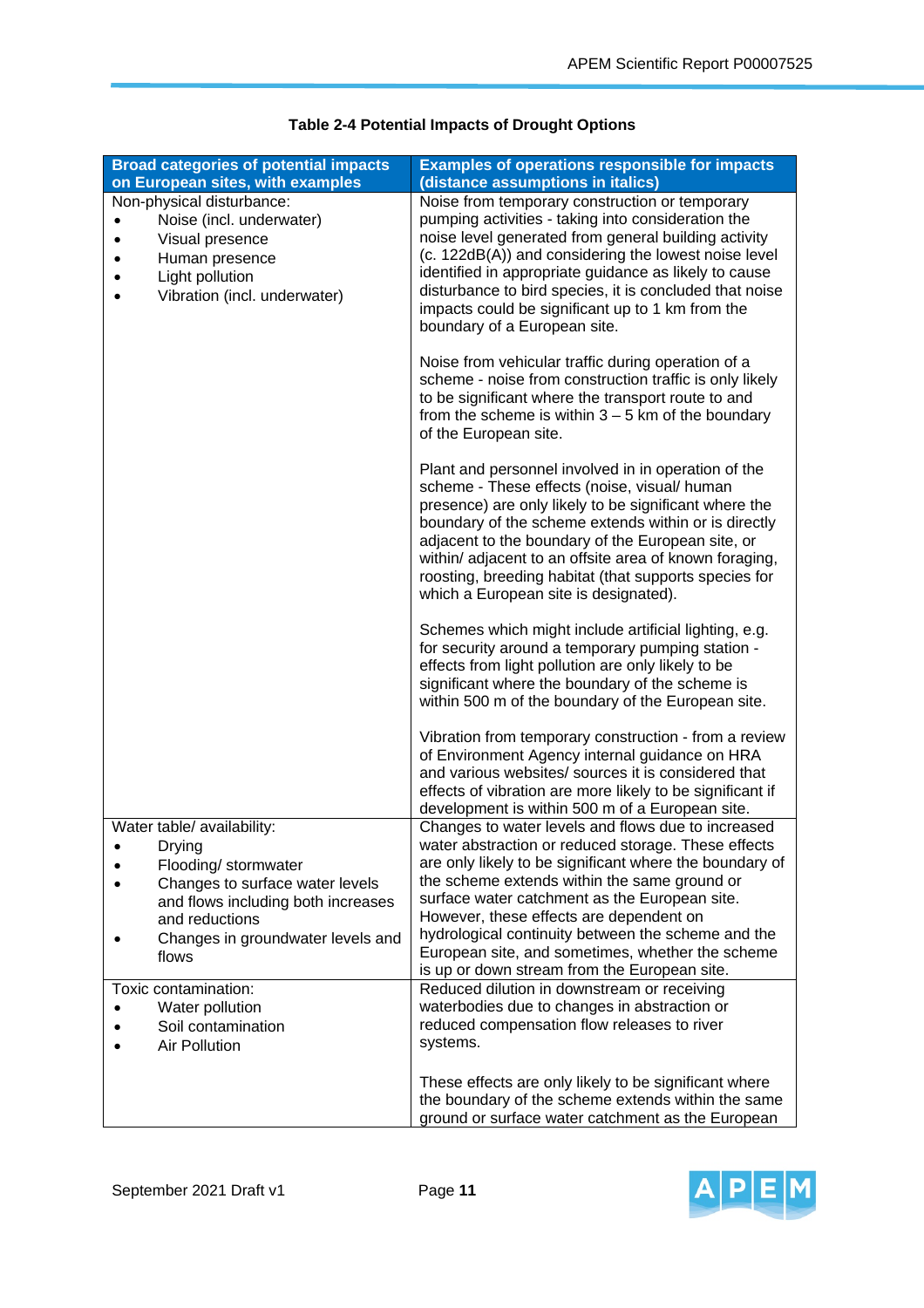| <b>Broad categories of potential impacts</b>                                                                                                                                                                                                           | <b>Examples of operations responsible for impacts</b>                                                                                                                                                                                                                                                                                                                                                                                                                                                                                 |
|--------------------------------------------------------------------------------------------------------------------------------------------------------------------------------------------------------------------------------------------------------|---------------------------------------------------------------------------------------------------------------------------------------------------------------------------------------------------------------------------------------------------------------------------------------------------------------------------------------------------------------------------------------------------------------------------------------------------------------------------------------------------------------------------------------|
| on European sites, with examples                                                                                                                                                                                                                       | (distance assumptions in italics)                                                                                                                                                                                                                                                                                                                                                                                                                                                                                                     |
|                                                                                                                                                                                                                                                        | site. However, these effects are dependent on<br>hydrological continuity between the scheme and the<br>European site, and sometimes, whether the scheme<br>is up or down stream from the European site.                                                                                                                                                                                                                                                                                                                               |
|                                                                                                                                                                                                                                                        | Air emissions associated with plant and vehicular<br>traffic during construction and operation of schemes.                                                                                                                                                                                                                                                                                                                                                                                                                            |
|                                                                                                                                                                                                                                                        | The effect of dust is only likely to be significant where<br>site is within or in proximity to the boundary of the<br>European site. Without mitigation, dust and dirt from<br>the construction site may be transported onto the<br>public road network and then deposited/ spread by<br>vehicles on roads up to 500 m from large sites, 200<br>m from medium sites, and 50 m from small sites as<br>measured from the site exit.                                                                                                     |
|                                                                                                                                                                                                                                                        | Effects of road traffic emissions from the transport<br>route to be taken by the project traffic are only likely<br>to be significant where the protected site falls within<br>200 m of the edge of a road affected.                                                                                                                                                                                                                                                                                                                  |
| Non-toxic contamination:<br>Nutrient enrichment (e.g. of soils<br>and water)<br>Algal blooms<br>Changes in water chemistry (e.g.<br>pH, calcium balance etc)<br>Changes in thermal regime<br>Changes in turbidity<br>Changes in sedimentation/ silting | Changes to nutrient levels, turbidity, thermal regime<br>due to increased water abstraction or reduced<br>compensation flow releases to river systems. These<br>effects are only likely to be significant where the<br>boundary of the scheme extends within the same<br>ground or surface water catchment as the European<br>Site. However, these effects are dependent on<br>hydrological continuity between the scheme and the<br>European site, and sometimes, whether the scheme<br>is up or down stream from the European site. |
| Biological disturbance:<br>Changes to habitat availability<br>Out-competition by non-native<br>species<br>Selective extraction of species<br>Rapid population fluctuations<br>Natural succession                                                       | Potential for changes to habitat availability, for<br>example reductions in wetted width of rivers leading<br>to desiccation of macrophyte beds due to changes in<br>abstraction or reduced compensation flow releases to<br>river systems.<br>Creation of new pathway of non-native invasive<br>species.                                                                                                                                                                                                                             |
|                                                                                                                                                                                                                                                        | This effect is only likely to be significant where the<br>scheme is situated within the European site or an<br>upstream tributary of the European site (or affects<br>groundwater levels supporting these sites or<br>tributaries).                                                                                                                                                                                                                                                                                                   |
|                                                                                                                                                                                                                                                        | Entrapment during in-river or terrestrial construction<br>works causing injury and/ or mortality of mobile<br>species.                                                                                                                                                                                                                                                                                                                                                                                                                |
|                                                                                                                                                                                                                                                        | Likely to be a risk of entrapment, injury and/or<br>mortality where the boundary of the option extends<br>within or is directly adjacent to the boundary of a                                                                                                                                                                                                                                                                                                                                                                         |

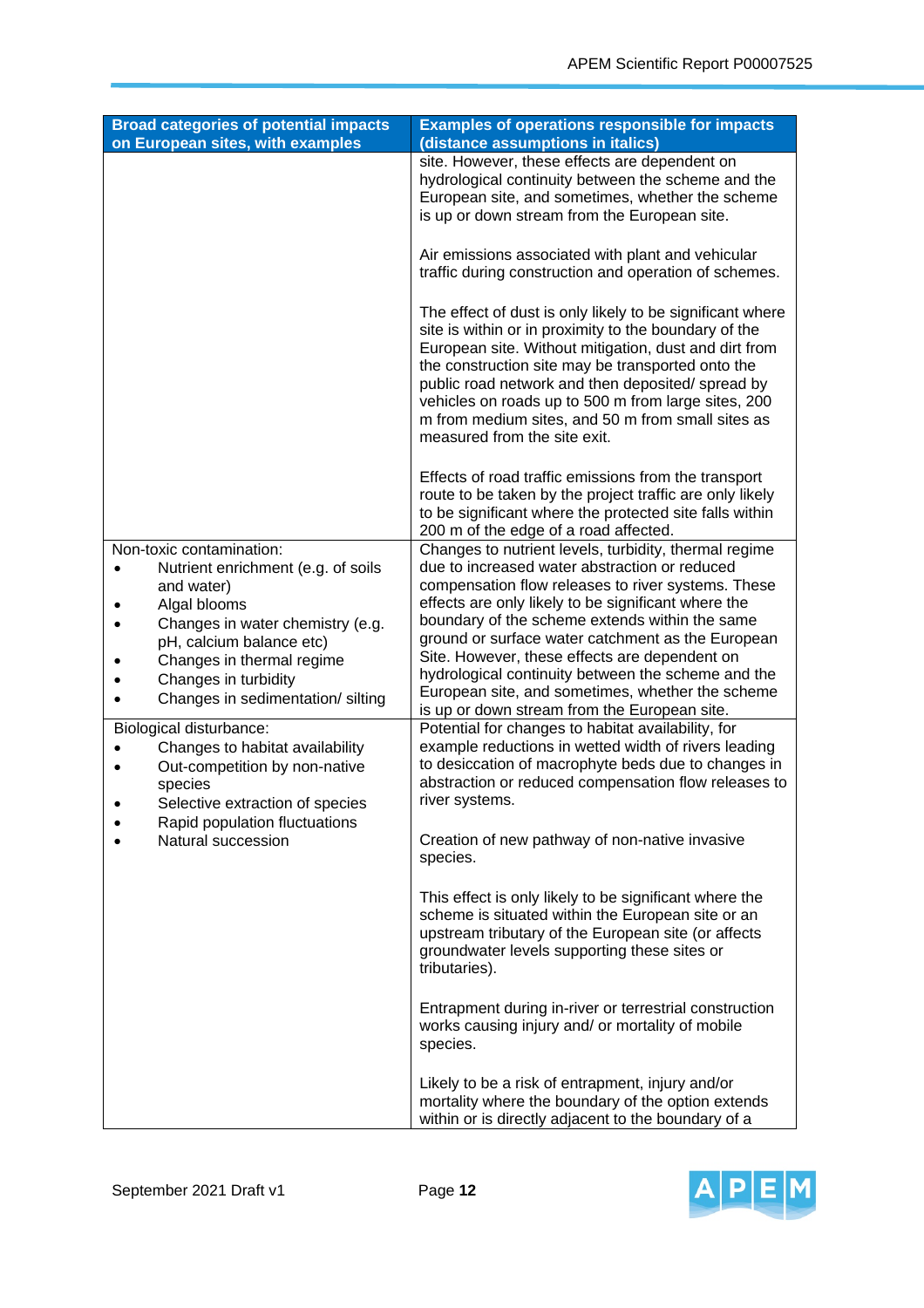| <b>Broad categories of potential impacts</b><br>on European sites, with examples                                            | <b>Examples of operations responsible for impacts</b><br>(distance assumptions in italics)                                                                                                                                                                                                                                                                                                                                                                                                                   |
|-----------------------------------------------------------------------------------------------------------------------------|--------------------------------------------------------------------------------------------------------------------------------------------------------------------------------------------------------------------------------------------------------------------------------------------------------------------------------------------------------------------------------------------------------------------------------------------------------------------------------------------------------------|
|                                                                                                                             | European site or within/adjacent to offsite functionally<br>linked habitat. Mobile species could include fish, bats<br>and European otters for example.                                                                                                                                                                                                                                                                                                                                                      |
| Physical loss:<br>Removal (including offsite effects,<br>e.g. foraging habitat, and removal<br>of supporting habitat within | Development of infrastructure associated with<br>scheme, e.g. new or temporary pipelines, transport<br>infrastructure.                                                                                                                                                                                                                                                                                                                                                                                       |
| boundary of a SPA)<br>Smothering                                                                                            | Indirect effects from a reduction in flows e.g. drying<br>out marginal habitat.                                                                                                                                                                                                                                                                                                                                                                                                                              |
|                                                                                                                             | Physical loss is most likely to be significant where the<br>boundary of the scheme extends within the boundary<br>of the European site, or within an offsite area of<br>known foraging, roosting, breeding habitat (that<br>supports species for which a European site is<br>designated).                                                                                                                                                                                                                    |
| Physical damage:<br>Sedimentation/silting<br>Habitat degradation<br>Erosion                                                 | Reduction in river flow leading to permanent and/ or<br>temporary loss of available habitat, sedimentation/<br>siltation, fragmentation, etc.                                                                                                                                                                                                                                                                                                                                                                |
| Fragmentation<br>Severance/barrier effect<br>Edge effects                                                                   | Physical damage is likely to be significant where the<br>boundary of the scheme extends within or is directly<br>adjacent to the boundary of the European site, or<br>within/ adjacent to an offsite area of known foraging,<br>roosting, breeding habitat (that supports species for<br>which a European site is designated, or where<br>natural processes link the scheme to the site, such<br>as through hydrological connectivity downstream of a<br>scheme, or the scheme impacts the linking habitat). |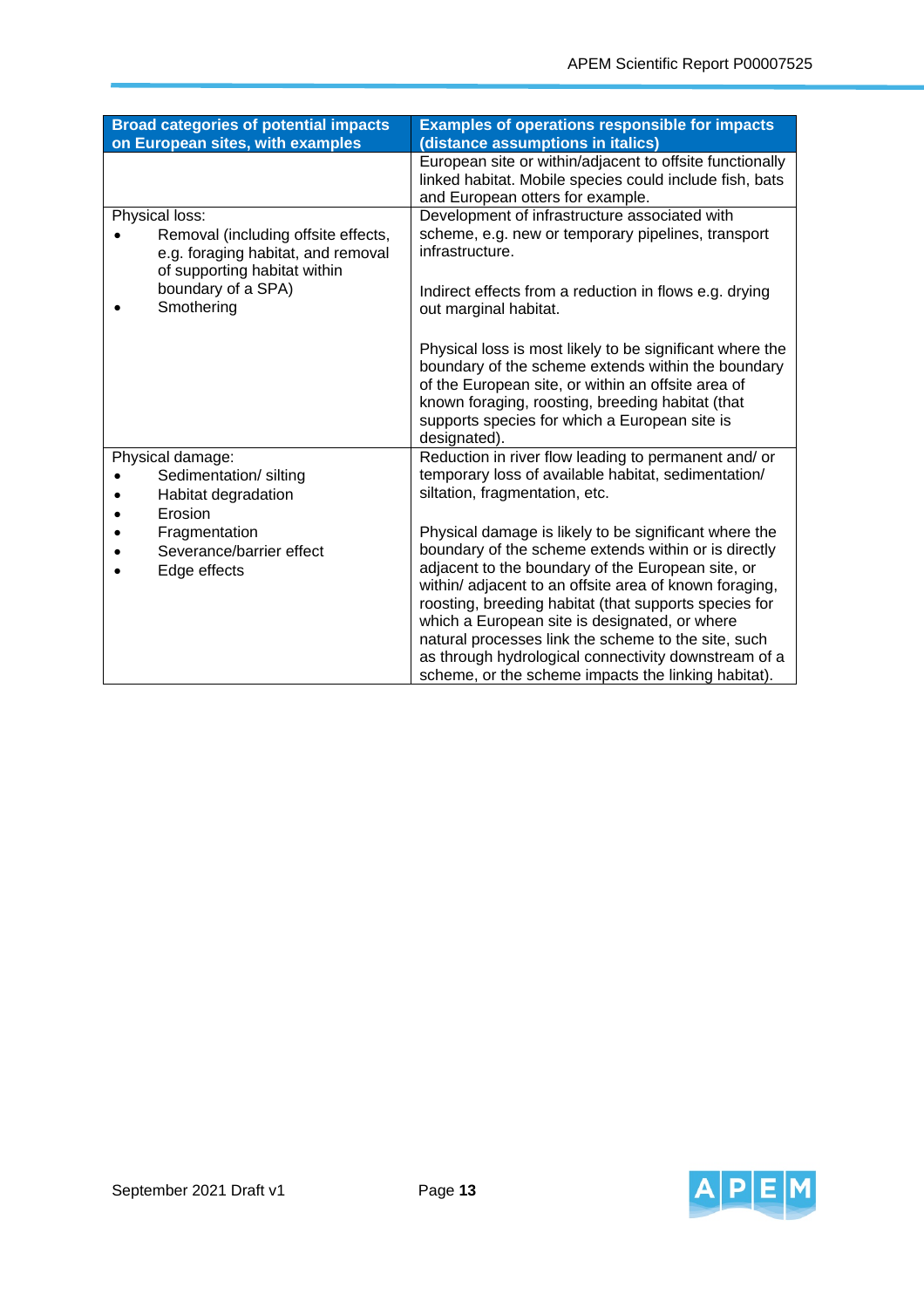## **3. Identification of Relevant European Sites**

## **3.1 The protected site identification process**

To understand the potential implications for European Sites from the implementation of the Draft Drought Plan it is necessary to identify those sites that are located close to the project or are linked by pathways such as hydrological connections.

All European Sites and European Marine Sites within 10 km of the project or linked by pathways were identified using Geographic Information System data from datasets downloaded from the JNCC, Magic and Natural England websites. The 10 km buffer was chosen based on the characteristics of the options and the likely effects. For completeness, if no sites were located within 10 km, the nearest site was then mapped to the project site.

#### *3.1.1 Understanding qualifying interests and conservation objectives*

For each of the sites identified the features were established and the conservation objectives for each feature were obtained. Information was also sought to understand the potential vulnerability of the features to any effects that might arise from the proposed project.

#### *3.1.2 Identification of the potential effects of the project*

Any potential pathways for effect on European Sites resulting from the proposed development were identified prior to consideration of best practice procedures (e.g. Guidelines for Pollution Prevention and CIRIA guidance) or the integration of any mitigation measures.

#### *3.1.3 Identification of plans or projects considered for in-combination effects*

An 'in-combination' assessment is required where the project may have an effect on a European Site, but on its own the effects would not be significant. The potential effects of the project should be considered in-combination with other plans or projects that similarly may have an effect, but where on their own those effects would not be significant. The combined effects may therefore become significant.

Details of other plans and projects which are currently proposed or consented within the vicinity of the European Sites identified were obtained to inform the in-combination assessment of the proposed project (Section 4.4).

#### *3.1.4 Consideration of the significance of potential effects*

The significance of potential effects was assessed in the absence of avoidance or other mitigation measures other than those which are standard construction practices such as pollution control or those incorporated into the scheme. The assessment has been made with awareness of the conservation objectives for the features of the European Sites.

In the assessment of the significance of effects, professional judgement was applied using the following criteria, as often insufficient information about the elements and interests is available:

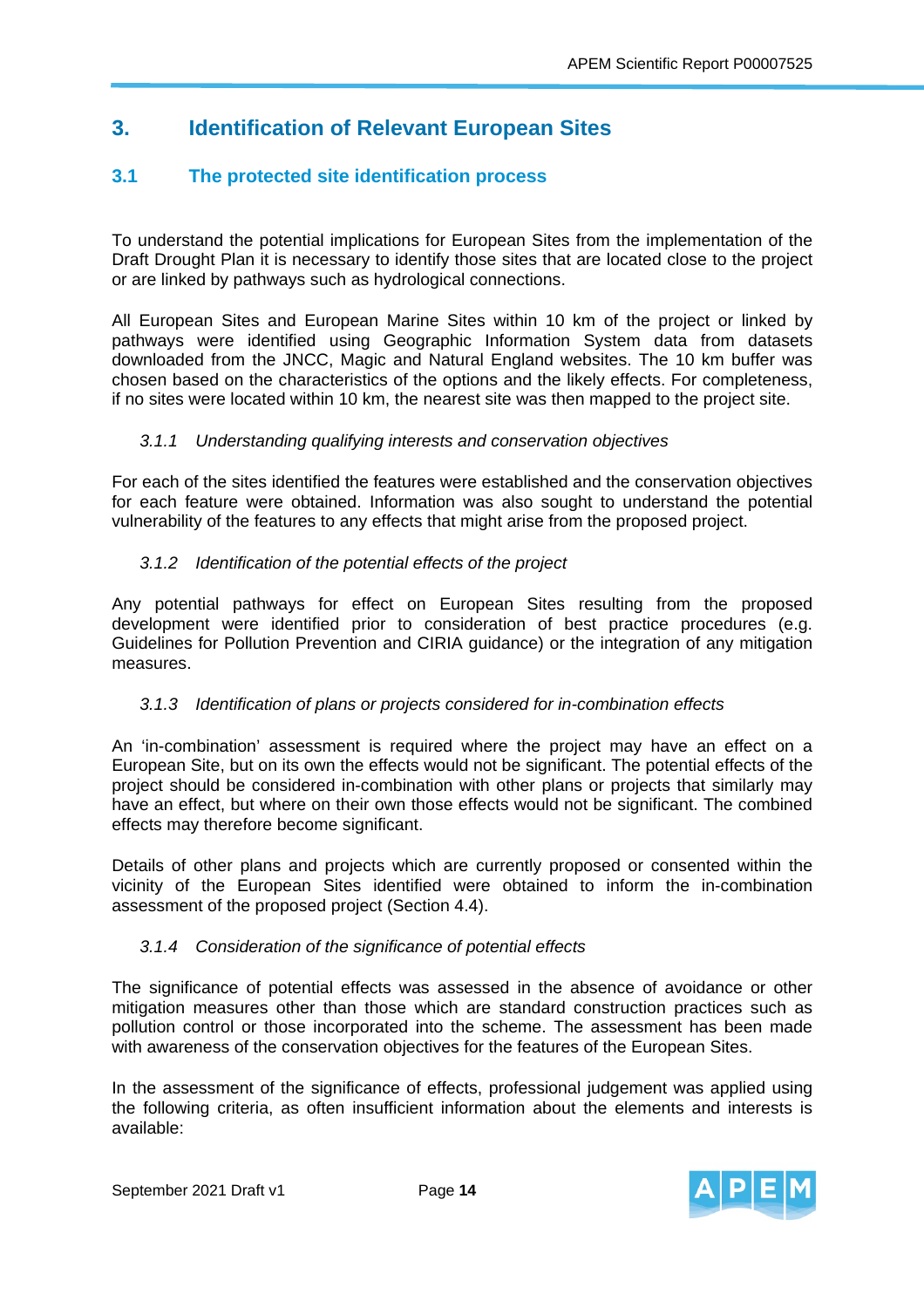- The vulnerability/ sensitivity of the receiving environment/ features of interest;
- When the risk of effects are likely to occur (e.g. construction and/ or operation);
- The likely geographical extent of the effects; and
- Likelihood of significant effects (e.g. those above negligible in magnitude) occurring based on previous experience with similar elements, where available.

Professional judgement was used in the carrying out of this work where professional guidance was not available. Where there was not enough information about the risk of qualifying interest being present, or of the risk of effects, the assessment used the precautionary principle<sup>9</sup> to inform the judgement. The precautionary principle has been applied to ensure that any assessment errs on the side of caution, without being overly cautious. This principle means that the conservation objectives should prevail where there is uncertainty or that harmful effects will be assumed in the absence of evidence to the contrary.

 $9$  The precautionary principle applies where scientific evidence is insufficient, inconclusive or uncertain and preliminary scientific evaluation indicates that there are reasonable grounds for concern that the potentially dangerous effects on the environment, human, animal or plant health may be inconsistent with the high level of protection chosen by the EU. EU (2000) Communication from the commission on the precautionary principle, COM1, Brussels: Commission of the European Communities.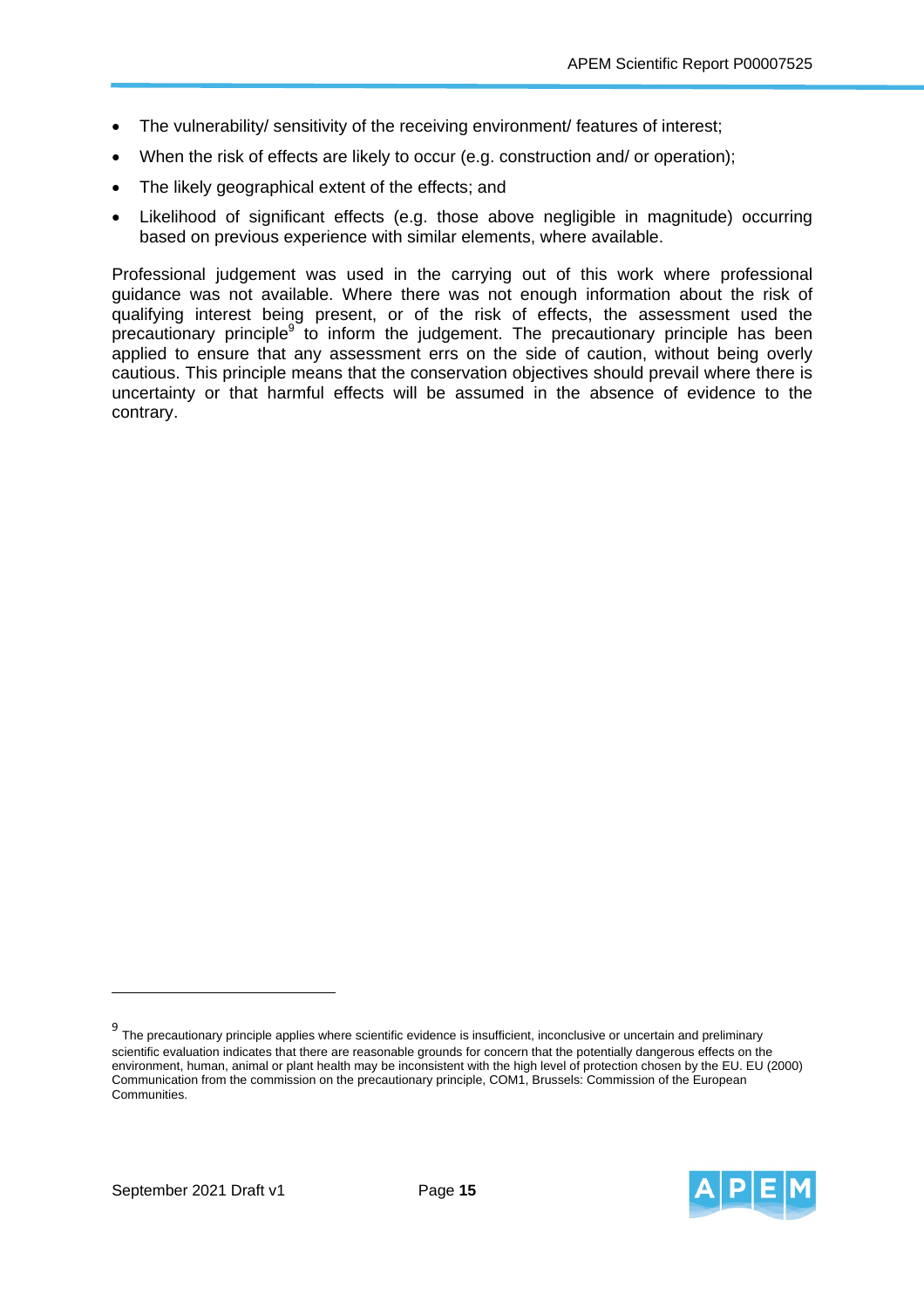## **4. HRA Screening Process**

## **4.1 Screening**

The term 'screening' is routinely adopted to describe the initial stage of the HRA. The purpose of screening is to:

- Identify all aspects of the Project that are not likely to have a significant effect on a European site, either alone or in combination with other aspects of the Project or other plans or projects. These can then be screened out from further assessment.
- Identify those aspects of the Project where it is likely to have a significant effect on a European site, either alone or in combination with other plans or projects. These aspects will require 'appropriate assessment' and mitigation measures may need to be introduced.

## **4.2 Likely significant effects**

Current guidance defines a 'likely' effect as one that cannot be ruled out on the basis of objective information. In the Waddenzee case the European Court of Justice provides further clarity on this point, advising that a project (and a plan) should be subject to appropriate assessment if it cannot be excluded, on the basis of objective information, that it will have a significant effect on the site, either individually or in combination with other plans and projects<sup>10</sup>. Therefore, 'likely' should be interpreted as a significant effect that, objectively, cannot be ruled out.

An effect may be significant if it undermines the conservation objectives for the European site. The assessment of whether a potential effect is significant for the site's interest features must consider, amongst other things, the characteristics and specific environmental conditions of the site concerned. The Advocate General's Opinion for the Sweetman case<sup>11</sup> provides further clarification, stating that consideration of the likelihood of a significant effect is simply a case of determining whether the plan or project is capable of having a significant effect.

The overarching aim of the Natura 2000 network is to achieve favourable conservation status of habitats listed in Annex I and habitats of species listed Annex II of the Habitats Directive, and of regularly occurring migratory bird species and the species set out in Annex I of the Birds Directive. In considering whether a site's integrity will be affected, Member States must have regard to the site's conservation objectives. In this regard, the site's overall conservation objectives will extend beyond an isolated consideration of the Annex I habitats and Annex II species (or relevant bird species) contained within the site and take account of



 $10$  See paragraph 45 of European Court of Justice case C-127/02 dated  $7<sup>th</sup>$  September 2004, the 'Waddenzee ruling'.

<sup>11</sup> Sweetman v. An Bord Pleanála, Case C-258/11, CJEU judgment 11 April 2013.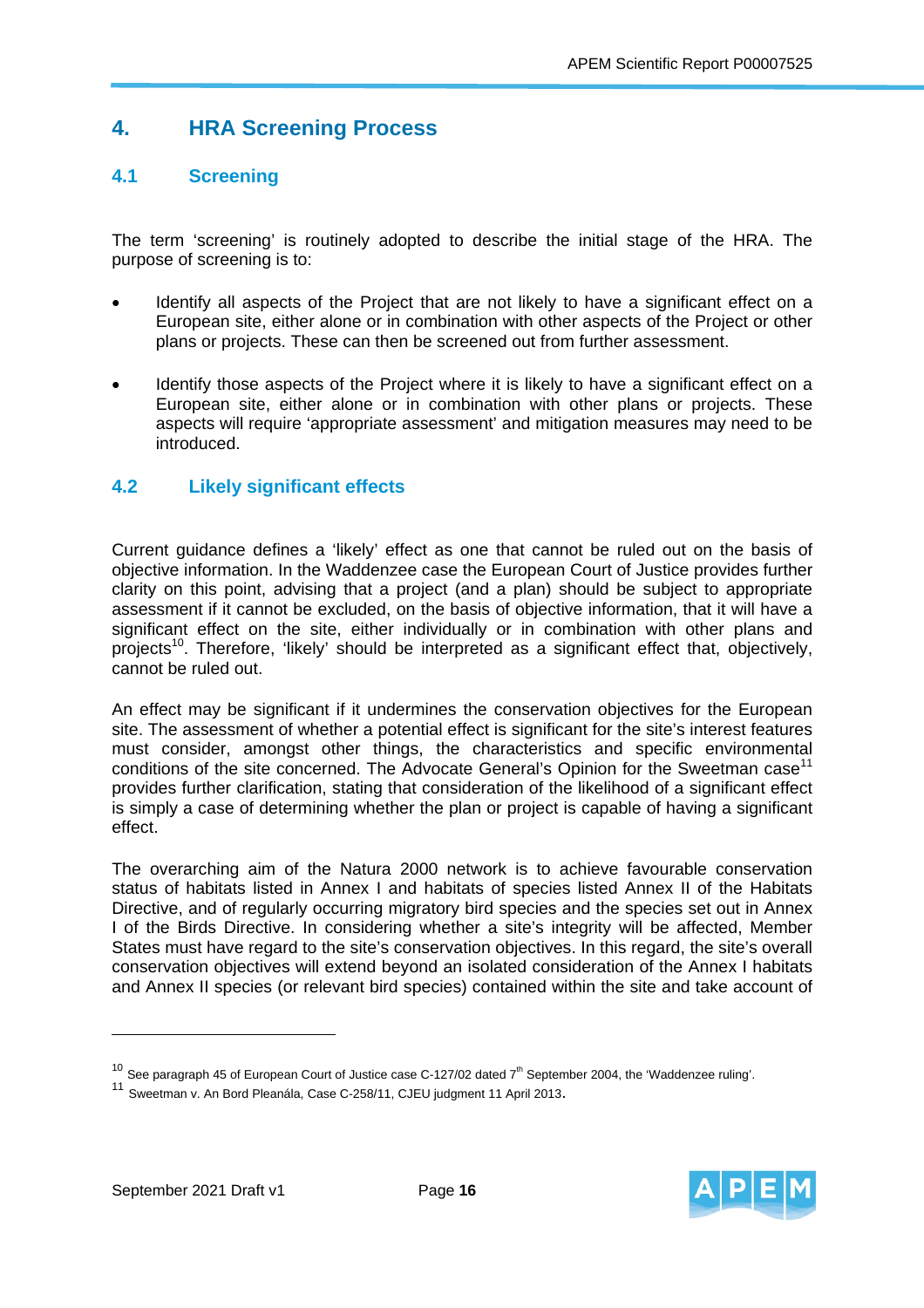the wider ecological context of the site as a whole in terms of its effects on the designated features.

At the same time, according to Sweetman, site integrity must be determined by reference to 'the lasting preservation of the constitutive characteristics of the site concerned that are connected to the presence of a priority natural habitat whose preservation was the objective justifying the designation of that site'. This case is able to show that the favourable conservation status of a listed natural habitat or of the habitat of a listed species (and linked to its site integrity) extends beyond focusing on merely protecting the natural habitat or the habitat of the species.

A further recent HRA judgment (Holohan & Ors. v An Bord Pleanála, 7 November 2018, C - 461/17) has also been considered within this assessment. In summary this judgement provides further clarification about the scope of an assessment, requiring that all habitats and species associated with a European site must be considered (irrespective of whether or not they are qualifying features) if impacts on those habitats and species are liable to affect the conservation objectives of the site.

## **4.3 Testing for Likely Significant Effects**

A decision by the Court of Justice of the European Union (CJEU) 'People Over Wind and Sweetman v Coillte Teoranta' (C-323/17) (CJEU 2018) dictates that measures intended to avoid or reduce the harmful effects of a proposed project on a European site may no longer be taken into account by competent authorities at the HRA screening stage when judging whether a proposed plan or project is likely to have a significant effect on the integrity of a European designated site.

Consistent with C-323/17, the potential for interest features to be adversely impacted by the Project is initially assessed in the absence of design mitigation i.e. in the absence of those measures which are accepted or known impact reducing measures. Examples of design measures include those elements associated with an agreed surface water management strategy. By assessing LSE initially in this manner, a transparent assessment is ensured.

Should any interest feature fail the screening test, the entire site is taken through to HRA stage.

## **4.4 In-combination effects**

A series of individually modest effects may in-combination produce effects that are likely to adversely affect the integrity of one or more European Sites. Article 6(3) of the Habitats Directive attempts to address this by considering the combination of effects from other plans or projects. Guidance in section 4.4.3 of 'Managing Natura 2000 Sites: The provisions of Article 6 of the 'Habitats' Directive 92/43/EEC', published by the European Union, states:

*'When determining likely significant effects, the combination of other plans or projects should also be considered to take account of cumulative impacts. It would seem appropriate to restrict the combination provision to other plans or projects which have been actually proposed'.* 

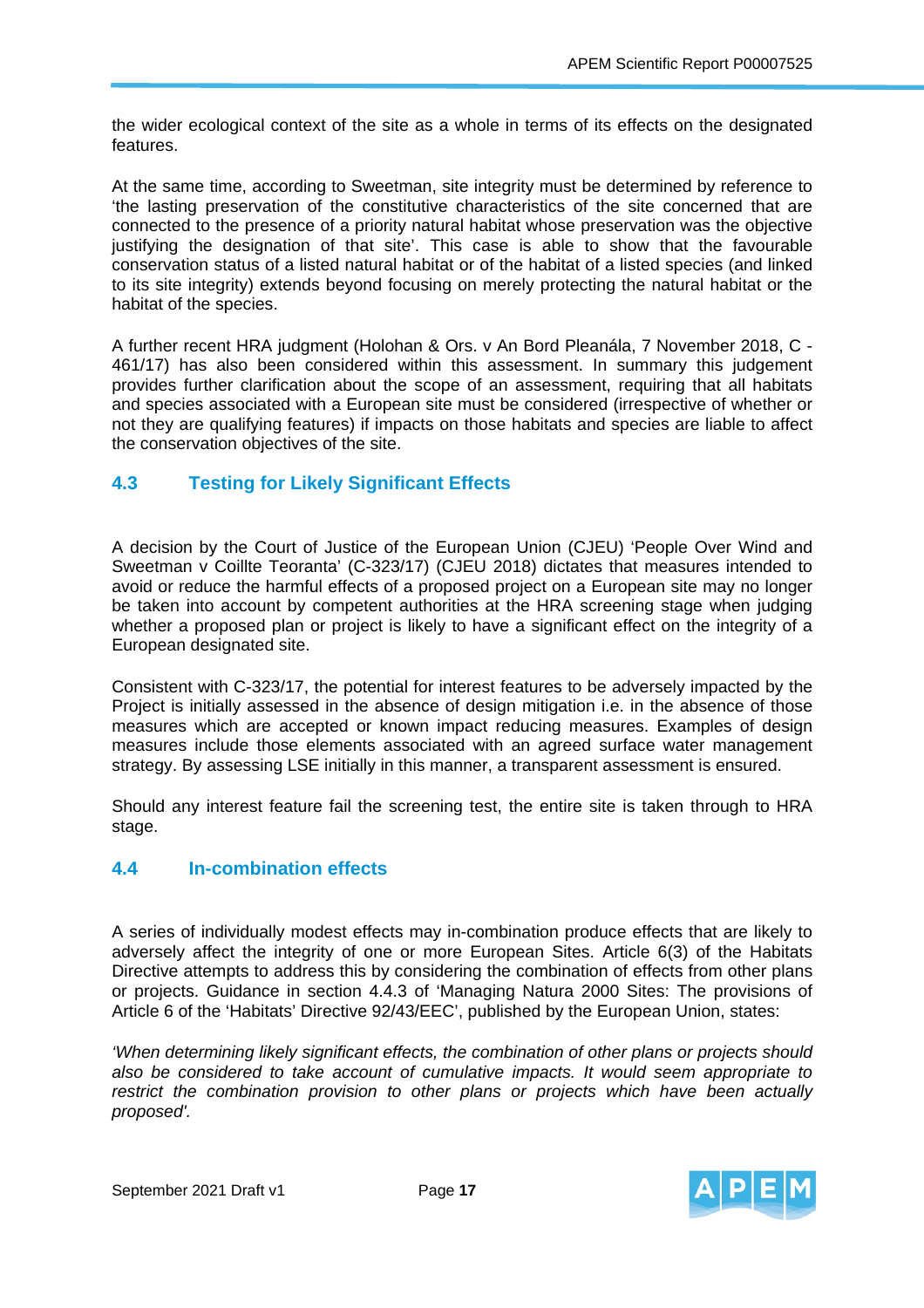The hydrological impact assessment considered cumulative hydrological impacts of simultaneous deployment of options. Cumulative impacts that could arise with other nonpublic water supply abstractions are also considered, as are indirect impacts on water quality as a result of reduced dilution.

In accordance with the Habitats Regulations the review has therefore considered the incombination effects of the drought options in the Cambridge Water Draft Drought Plan 2022 and a number of plans and projects, that could have an impact on the European sites identified within this HRA. The following plans and projects have been considered in the cumulative effects assessment:

Inter-option effects within the Cambridge Water WRMP.

Other water company Water Resource Management Plans (WRMPs) and Drought Plans:

- Affinity Water;
- Anglian Water Services Limited;
- Environment Agency Cambridgeshire and Bedfordshire Drought Plan;
- Water Resources East Regional Plan.

The assessment has used all publicly available information. It should also be noted that the water companies are at different stages of updating their WRMPs and Drought Plans and therefore further updates may be required to the HRA cumulative assessment as these become available between the draft and final submissions.

The findings of the in-combination impact assessments between each drought option and the schemes above can be found in Table 6-2 Screening of Company-wide Supply Side Drought Options for Impacts on European Sites

|          | Likely Significant Effect and Potential for Alteration of Measure to Avoid Effects?                                                                                                                                                                                                                                                                                                                                                                                                                                                                                                                           |
|----------|---------------------------------------------------------------------------------------------------------------------------------------------------------------------------------------------------------------------------------------------------------------------------------------------------------------------------------------------------------------------------------------------------------------------------------------------------------------------------------------------------------------------------------------------------------------------------------------------------------------|
|          | None - proactive asset management maintenance programme to keep outage to a minimum and raise operational respon<br>priorities. Actions do not deliver additional savings; the objective is to ensure the full deployable output under dry year<br>conditions is available. No impacts on designated sites are anticipated, other than to acknowledge that decreased outage<br>have a net positive effect in combination with existing abstraction and/ or drought option sites that have the potential to im<br>European sites due to reduced pressure on water resources and reduced abstraction at source. |
|          | None - as part of communication with other water companies, Cambridge Water will review and update the position and<br>availability of transfers. No impacts on designated sites are anticipated, other than to acknowledge that optimisation of tra<br>will have a net positive effect in combination with existing abstraction and/ or drought option sites that have the potential to<br>impact European sites due to reduced pressure on water resources and reduced abstraction at source.                                                                                                               |
| ompanies | None - short term transfers or trades with neighbouring companies or other sectors. No impacts on designated sites are<br>anticipated, other than to acknowledge that optimisation of transfers will have a net positive effect in combination with exis<br>abstraction and/ or drought option sites that have the potential to impact European sites due to reduced pressure on wate<br>resources and reduced abstraction at source.                                                                                                                                                                         |
|          | None - Moving water from areas with surplus and injecting into networks or storage. No impacts on designated sites are<br>anticipated, other than to acknowledge that tankering will have a net positive effect in combination with existing abstraction                                                                                                                                                                                                                                                                                                                                                      |

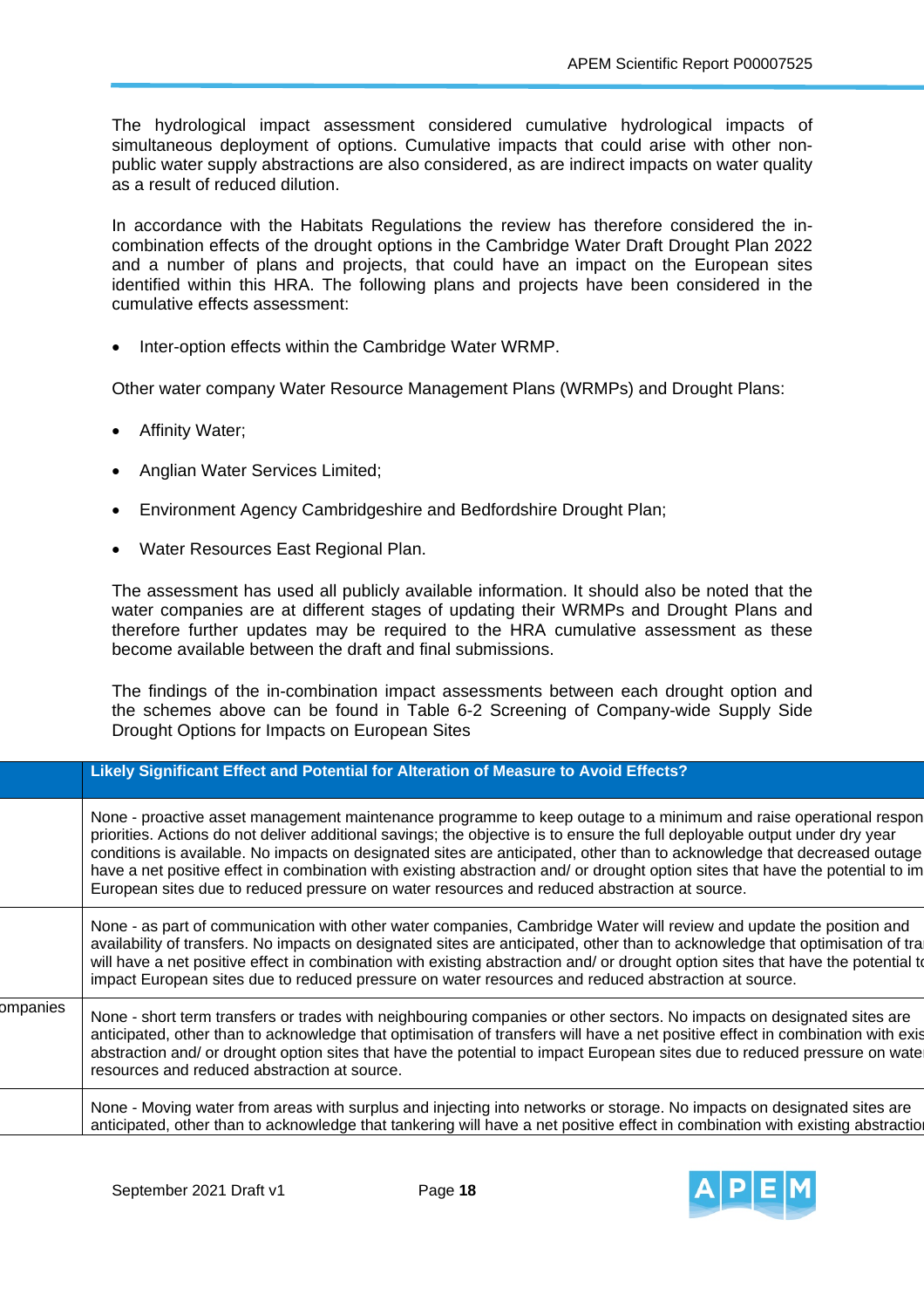#### **Likely Significant Effect and Potential for Alteration of Measure to Avoid Effects?**

or drought option sites that have the potential to impact European sites due to reduced pressure on water resources and reduced abstraction at specific sources.

None - redirecting discharges to supply for potable or non-potable use. No impacts on designated sites are anticipated, ot than to acknowledge that re-use of water will have a net positive effect in combination with existing abstraction and/ or dro option sites that have the potential to impact European sites due to reduced pressure on water resources and reduced abstraction at source.

None - overland or temporary pipelines for new supplies. No impacts on designated sites are anticipated, other than to acknowledge that re-distributing water will have a net positive effect in combination with existing abstraction and/ or droug option sites that have the potential to impact European sites due to reduced pressure on water resources and reduced abstraction at source.

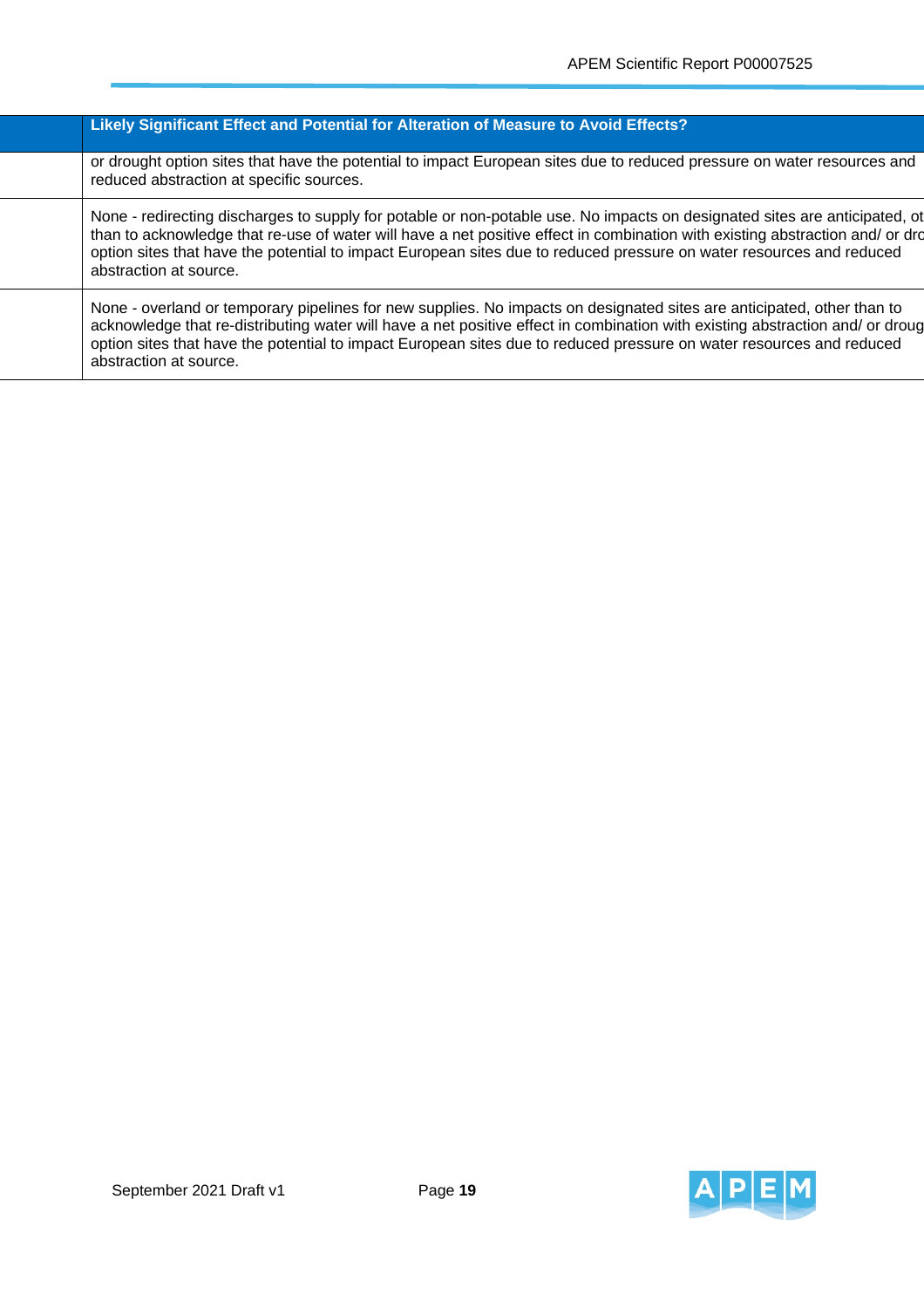Table 6-3, column 6: 'In combination effects with other options, plans and projects'.

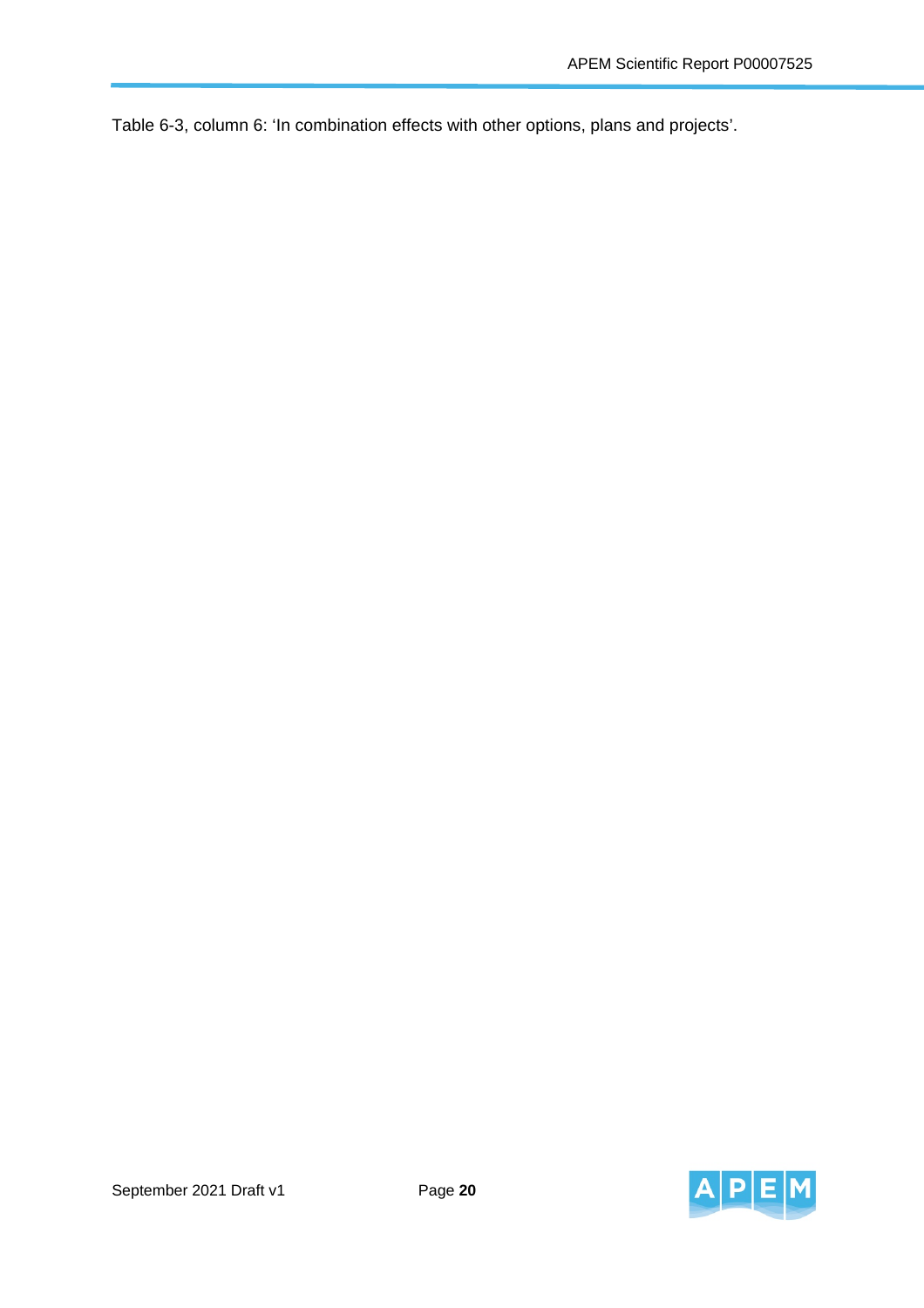## **5. Strategic level supporting studies**

## **5.1 Greater Cambridge Integrated Water Management Study**

The Greater Cambridge Shared Planning Service (GCSPS) has prepared an interim Integrated Water Management Study<sup>12</sup> as an evidence study to support the development of the Greater Cambridge Local Plan.

The report provides a high-level review on the opportunities, constraints and uncertainties for water aspects (flood risk, water supply, wastewater and water quality) for the strategic (nonsite specific) spatial options currently being tested by the GCSPS. The report has been prepared in advance of completing a main Integrated Water Management Study documents (a Level 1 Strategic Flood Risk Assessment, an Outline Water Cycle Study and a Detailed Water Cycle Study), which are due to be completed later in 2021.

Stakeholders of the study widely agree that the Chalk aquifer that supplies the majority of potable water within the Cambridge Water Resource Zone is under abstraction pressure, which may be having a detrimental impact on Chalk stream baseflows and causing environmental damage, particularly during dry years. This may be further exacerbated in the future by the potential impacts of climate change (UKCP18, Met Office). Natural England has highlighted the severity of the issue in potentially affecting a number of nationally and internationally designated sites.

The study acknowledges that Cambridge Water's WRMP19 includes planned reduction in total abstractions where impacts have been identified and incorporates restrictions to abstraction licences to reduce the risk of further deterioration in the Chalk aquifer.

The study also acknowledges that Cambridge Water are key (founding) members of Water Resources East (WRE) and are directly helping to develop new supply options through the WRE planning process. The Environment Agency has not specified what further reductions in abstractions may be required to go beyond the existing cost-benefit tested levels of improvement being actioned through WINEP. Any further reductions will be explored in the regional plan by WRE, which will set out an overall destination for reducing abstraction and the timescales for implementing further actions.

The study recognises that significant decreases in licensed groundwater abstraction rates will not be feasible until alternative potable water sources are available and that options identified through WRE to increase regional resilience to droughts are not yet sufficiently developed to be included in water company plans (WRMP or Drought) just yet.

<sup>&</sup>lt;sup>12</sup> Stantec UK Limited (2020), Greater Cambridge Local Plan Strategic Spatial Options Assessment, Integrated Water Management Study, Ref: 48444/003 Rev: D. Greater Cambridge Shared Planning, November 2020.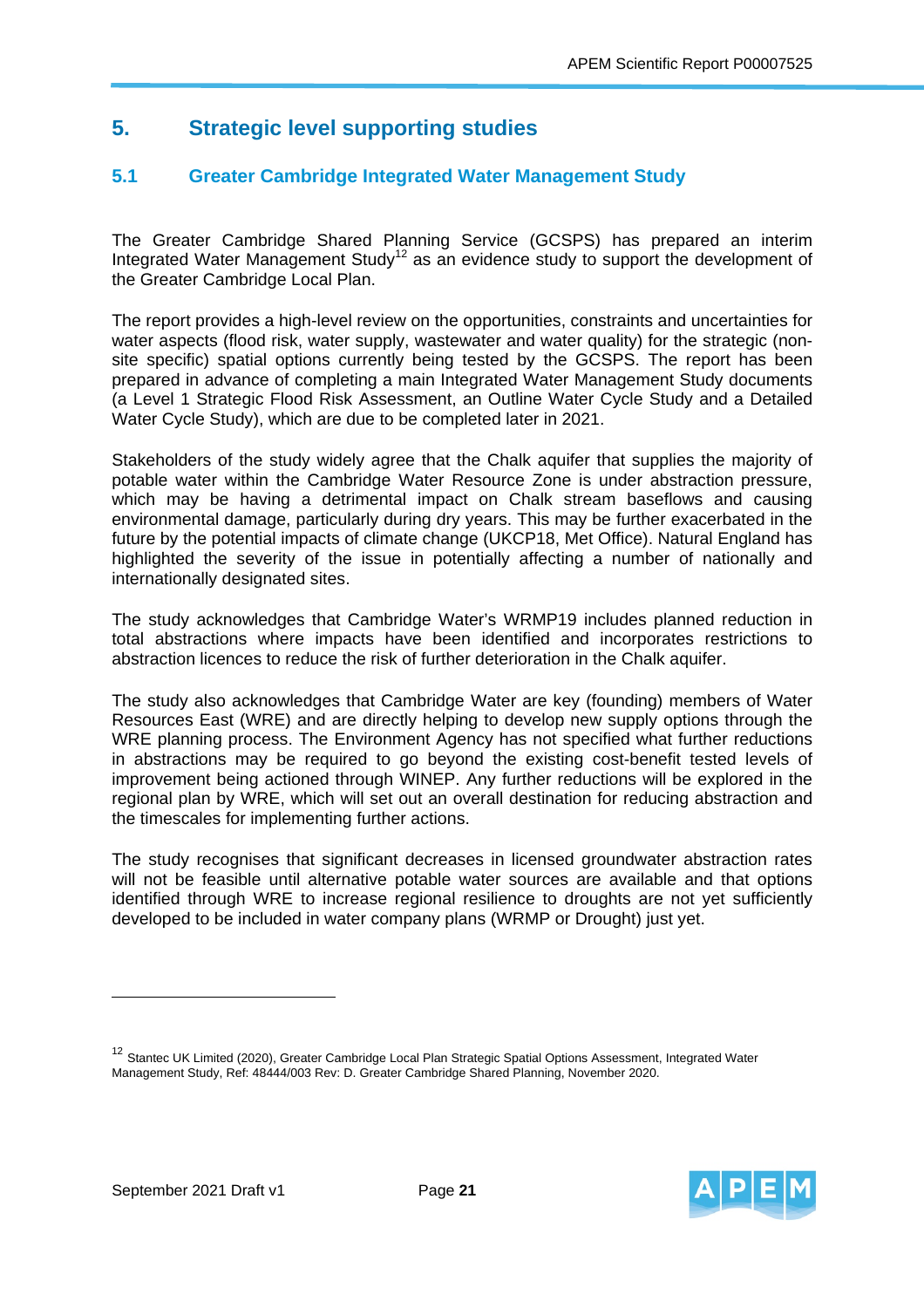## **5.2 Water Resources East**

WRE is one of five Regional Planning Groups working under the National Framework for Water Resources<sup>13</sup> to develop a long-term integrated water management plan for Eastern England. As required by the National Framework, WRE's key focus through to September 2023 is on developing a single, multisector best value adaptive Regional Plan for water management across Eastern England. To achieve this, WRE are working with water companies, Local Authorities and Local Enterprise Partnerships, the energy and agricultural sectors, landowners and environmental non-government organisations (eNGOs).

WRE are investigating a significant number of supply options, including opportunities for new or optimised options across the region and opportunities to transfer water in from neighbouring regions. Opportunities are also been investigated to transfer water out of the region where the need arises, working collaboratively with the other Regional Groups and via the National Framework to deliver a plan for the whole country.

Alignment between the WRE Regional Plan and water company WRMP24 submissions is critical for the success of WRE. To manage the related risks and issues, WRE water companies (including Cambridge Water) have formed an Alignment Task & Finish Group. Supported by the WRE Technical Director and senior water resource planners from each water company, this group will determine how outputs from the regional planning process will be taken up and used in WRMP24 as well as the related 2024 Periodic Review (PR24) Business Plans. WRE are currently on track to publish an advanced draft Regional Plan in August 2022, at the same time as the first draft of WRMP24.

Therefore, at this time, resource options identified through WRE to increase regional resilience to droughts are not yet sufficiently developed to be included in water company plans (WRMP or Drought) just yet. If there is any change to the Cambridge Water resource position though the WRE process, Cambridge Water would need to consider replacing loss to deployable output or abstraction licences through the WRMP24 process and Drought Plan (for example, with temporary drought permits to provide additional supplies during drought periods). These changes would constitute a material change in circumstances and would require a revision of this drought plan and this HRA Screening, within 12 months of publishing this plan.

### **5.3 Water Industry National Environment Programme**

The supply-side actions ensure Cambridge Water optimise operations so that the deployable output (DO) stated in the current Cambridge Water WRMP (WRMP19) is available and those actions utilise existing licences, granted by the Environment Agency. Some elements of some abstraction licences are time-limited or have been identified for investigation and potential sustainability reductions through the Water Industry National Environment Programme (WINEP) for WFD standards. Cambridge Water has made allowances in



<sup>13</sup> https://www.gov.uk/government/publications/meeting-our-future-water-needs-a-national-framework-for-water-resources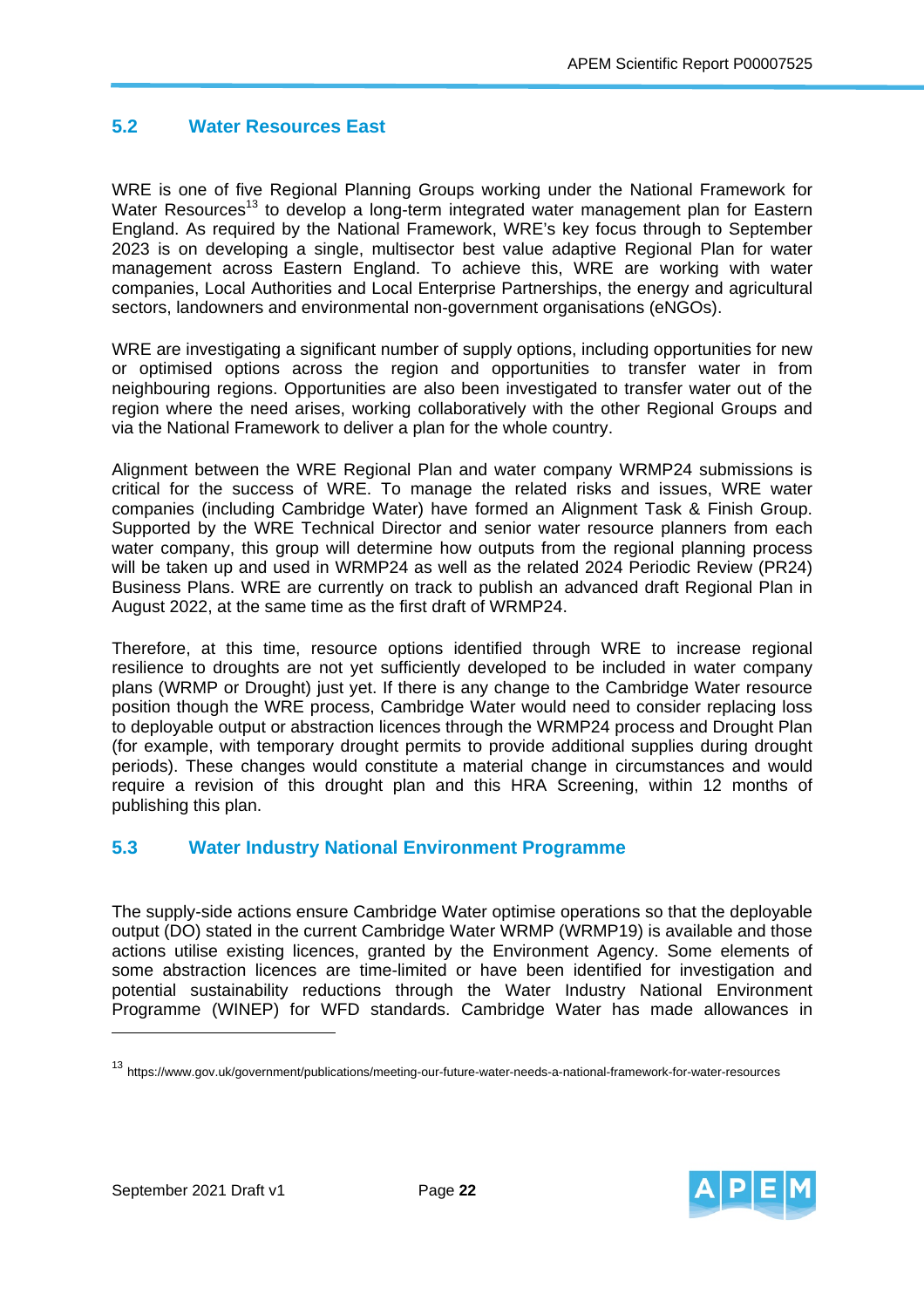WRMP19 that include presumption of renewal for time-limited licences; and, indicative sustainability reductions to licences for WINEP drivers such as risk of deterioration. The actual reductions to licence volumes, and timings of these are yet to be confirmed and agreed.

Should there be a change to this position, Cambridge Water may need to consider replacing loss to DO or abstraction licences with temporary drought permits to provide additional supplies during drought periods. This would constitute a material change in circumstances and would require a further revised drought plan (and HRA) to be produced within 12 months of publishing this plan.

In the Draft Drought Plan, Cambridge Water has followed the Environment Agency's guidance on environmental assessments, identifying likely changes to flows and impacts from supply-side actions on the environment and assessing the sensitivity any likely impact.

As a result of these assessments, Cambridge Water has produced several environmental monitoring plans (EMPs) to assess the impact of implementing supply-side actions of utilising existing licence headroom, focused on surface water bodies identified through the WINEP review of Cambridge Water's abstractions. The environmental impact against the Water Framework Directive (WFD) requirements has been assessed by means of changes in flow regime that could impact ecological status. Any deterioration to WFD status of the groundwater body would be of a temporary nature, and any significant impact because of groundwater deterioration would be to the status class of the surface water bodies and ecology.

Supply side drought actions are only expected at drought trigger Level 3, following demand Actions, and would be for a drought more severe than those on historic record, and where demand actions are ineffective.

As any impact would be to surface water bodies, and supported ecology, Cambridge Water has carried out assessments and produced EMPs for the following water bodies, which we discussed in more detail in the Draft Drought Plan: River Granta; Millbridge Common; Bottisham Lode; Cherry Hinton Brook; Hobsons Brook; Little Ouse; River Thet and Sapiston River. These are the water bodies that are supported by groundwater base flows.

The assessments describe the proposed baseline, and during and post-drought monitoring for groundwater sources identified in the WINEP for which it may be necessary to increase use above recent abstraction but within existing licence conditions, and where this may cause a risk of deterioration.

The assessments concluded that the drought actions would not impact on cultural or heritage sites, the spread of non-native species, water quality or biodiversity under the Natural Environment and Rural Communities Act 2006.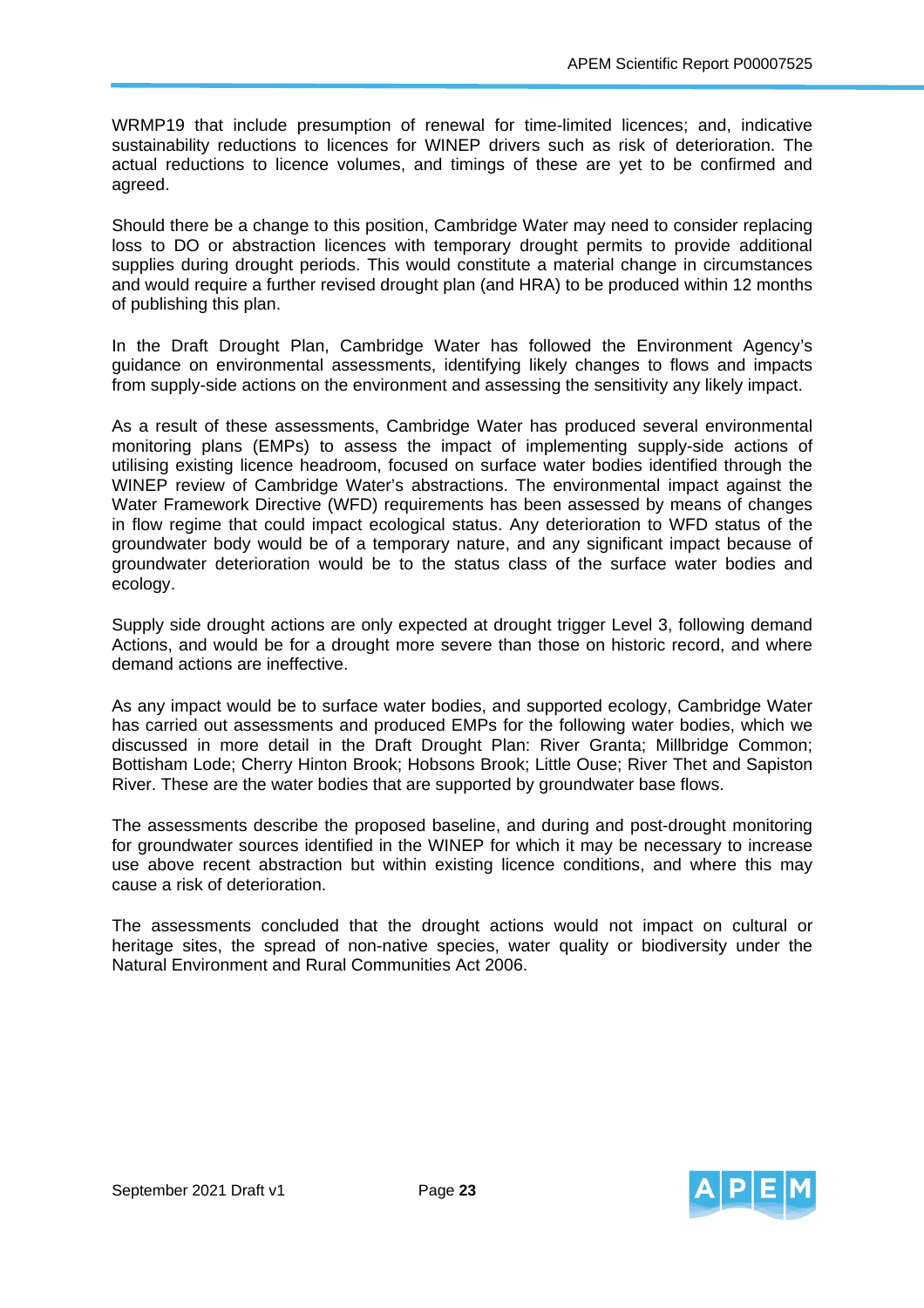## **6. HRA Screening Results**

The HRA of the Drought Plan screened all of the drought options in the Cambridge Water WRZ. A total of 12 options (demand side, supply side options) were screened. This provided an indication of the schemes that may be likely to have a significant effect on a European site(s). The HRA screening matrix for this assessment is presented in Table 6-1 to Table 6-3.

In combination effects were assessed and are documented in the matrix.

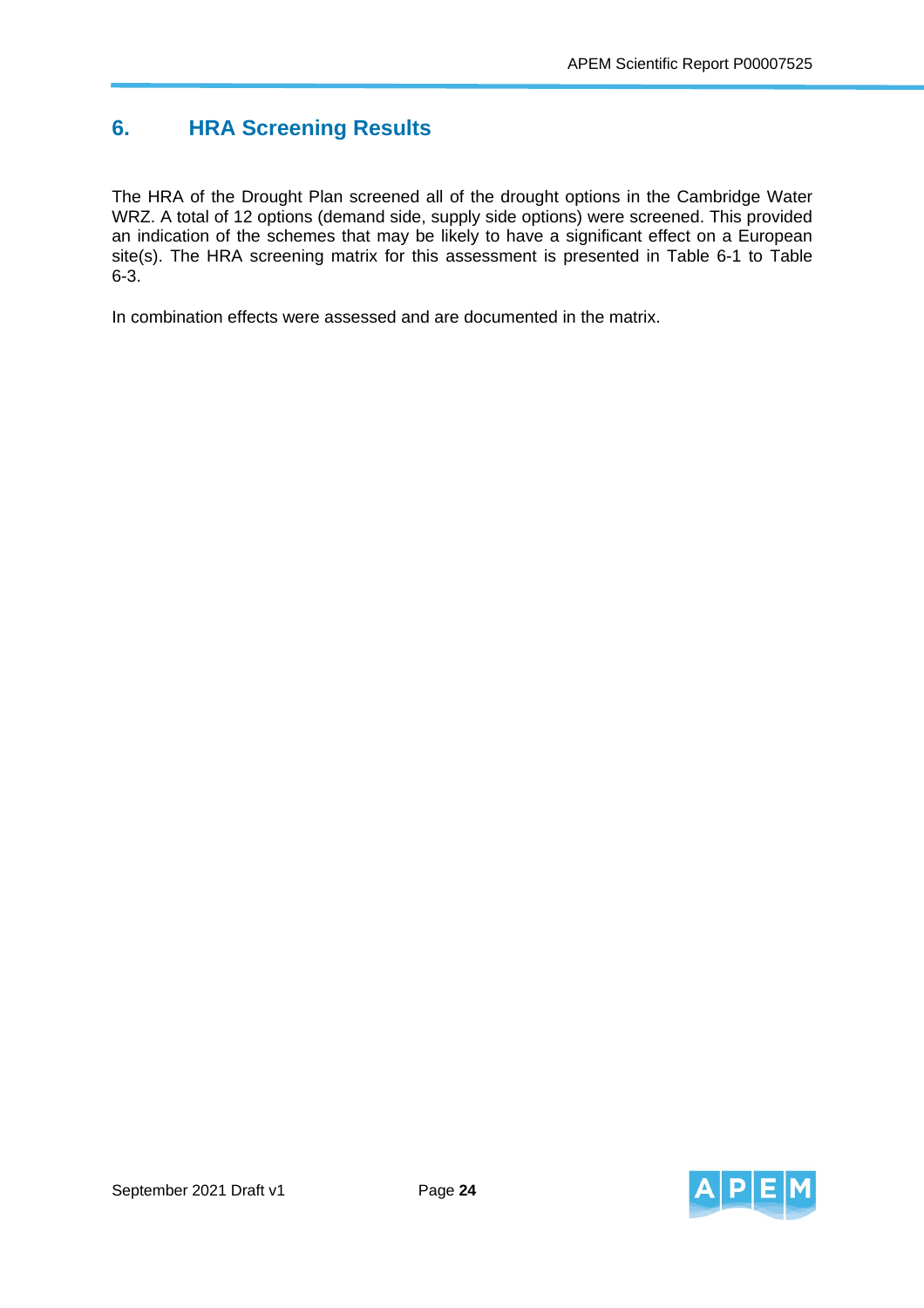

### **Table 6-1 Screening of Demand Side Drought Options for Impacts on European Sites**

| <b>Option</b>                                               | Likely Significant Effect and Potential for Alteration of Measure to Avoid Effects?                                                                                                                                                                                                                                                                                                                                                                                                | <b>Further HRA</b><br><b>Assessment?</b> |
|-------------------------------------------------------------|------------------------------------------------------------------------------------------------------------------------------------------------------------------------------------------------------------------------------------------------------------------------------------------------------------------------------------------------------------------------------------------------------------------------------------------------------------------------------------|------------------------------------------|
| Enhanced communications                                     | None - media/ water efficiency campaign includes increased water efficiency messages via increased customer<br>communications. No impacts on designated sites are anticipated, other than to acknowledge that decreased consumer demand<br>will have a net positive effect in combination with existing abstraction and/ or drought option sites that have the potential to<br>impact European sites due to reduced pressure on water resources and reduced abstraction at source. | <b>No</b>                                |
| Additional promotion of water<br>efficiency                 | None - media/ water efficiency campaign includes increased water efficiency messages via increased customer<br>communications. No impacts on designated sites are anticipated, other than to acknowledge that decreased consumer demand<br>will have a net positive effect in combination with existing abstraction and/ or drought option sites that have the potential to<br>impact European sites due to reduced pressure on water resources and reduced abstraction at source. | <b>No</b>                                |
| Enhanced leakage reductions                                 | None - it is envisaged that leakage detection and repair schemes will largely be undertaken primarily in urban areas. No<br>impacts on designated sites are anticipated, other than to acknowledge that decreased consumer demand will have a net<br>positive effect in combination with existing abstraction and/ or drought option sites that have the potential to impact European<br>sites due to reduced pressure on water resources and reduced abstraction at source.       | <b>No</b>                                |
| Appeals for restraint                                       | None – media/ water efficiency campaign includes increased water efficiency messages via increased customer<br>communications. No impacts on designated sites are anticipated, other than to acknowledge that decreased consumer demand<br>will have a net positive effect in combination with existing abstraction and/ or drought option sites that have the potential to<br>impact European sites due to reduced pressure on water resources and reduced abstraction at source. | No                                       |
| Implementation of temporary use bans<br>(TUBs)              | None – TUBs, or any restrictions on consumer water use, are demand management measures and as such, are not anticipated<br>to have impacts on European sites. Decreased consumer demand will have a net positive effect in combination with existing<br>abstraction and/ or drought option sites that have the potential to impact European sites, due to reduced pressure on water<br>resources and reduced abstraction at source.                                                | No                                       |
| Ordinary Drought Order - non-<br>essential use bans (NEUBs) | None – a non-essential use ban and its components are demand management measures and as such are not anticipated to<br>have impacts on European sites. Decreased consumer demand will have a net positive effect in combination with existing<br>abstraction and/ or drought option sites that have the potential to impact European sites due to reduced pressure on water<br>resources and reduced abstraction at source.                                                        | <b>No</b>                                |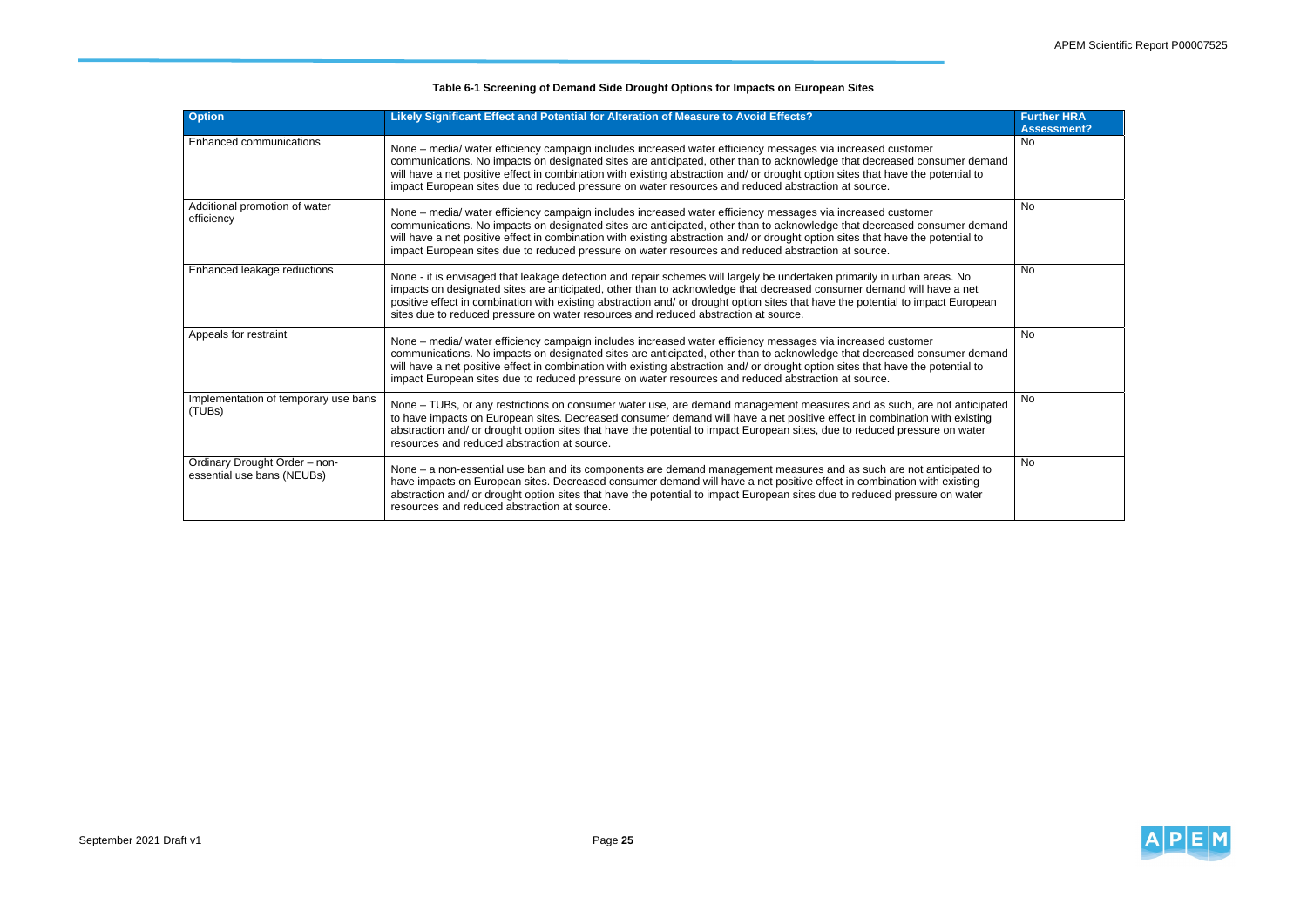

### **Table 6-2 Screening of Company-wide Supply Side Drought Options for Impacts on European Sites**

| <b>Option</b>                         | Likely Significant Effect and Potential for Alteration of Measure to Avoid Effects?                                                                                                                                                                                                                                                                                                                                                                                                                                                                                                                                      | <b>Further HRA</b><br><b>Assessment?</b> |
|---------------------------------------|--------------------------------------------------------------------------------------------------------------------------------------------------------------------------------------------------------------------------------------------------------------------------------------------------------------------------------------------------------------------------------------------------------------------------------------------------------------------------------------------------------------------------------------------------------------------------------------------------------------------------|------------------------------------------|
| Outage reduction                      | None - proactive asset management maintenance programme to keep outage to a minimum and raise operational response<br>priorities. Actions do not deliver additional savings; the objective is to ensure the full deployable output under dry year<br>conditions is available. No impacts on designated sites are anticipated, other than to acknowledge that decreased outage will<br>have a net positive effect in combination with existing abstraction and/ or drought option sites that have the potential to impact<br>European sites due to reduced pressure on water resources and reduced abstraction at source. | <b>No</b>                                |
| <b>Bulk Supply optimisation</b>       | None - as part of communication with other water companies, Cambridge Water will review and update the position and<br>availability of transfers. No impacts on designated sites are anticipated, other than to acknowledge that optimisation of transfers<br>will have a net positive effect in combination with existing abstraction and/ or drought option sites that have the potential to<br>impact European sites due to reduced pressure on water resources and reduced abstraction at source.                                                                                                                    | <b>No</b>                                |
| Transfer/ trades with other companies | None - short term transfers or trades with neighbouring companies or other sectors. No impacts on designated sites are<br>anticipated, other than to acknowledge that optimisation of transfers will have a net positive effect in combination with existing<br>abstraction and/ or drought option sites that have the potential to impact European sites due to reduced pressure on water<br>resources and reduced abstraction at source.                                                                                                                                                                               | <b>No</b>                                |
| Tankering                             | None - Moving water from areas with surplus and injecting into networks or storage. No impacts on designated sites are<br>anticipated, other than to acknowledge that tankering will have a net positive effect in combination with existing abstraction and/<br>or drought option sites that have the potential to impact European sites due to reduced pressure on water resources and<br>reduced abstraction at specific sources.                                                                                                                                                                                     | <b>No</b>                                |
| Effluent re-use                       | None - redirecting discharges to supply for potable or non-potable use. No impacts on designated sites are anticipated, other<br>than to acknowledge that re-use of water will have a net positive effect in combination with existing abstraction and/ or drought<br>option sites that have the potential to impact European sites due to reduced pressure on water resources and reduced<br>abstraction at source.                                                                                                                                                                                                     | No                                       |
| Network changes                       | None - overland or temporary pipelines for new supplies. No impacts on designated sites are anticipated, other than to<br>acknowledge that re-distributing water will have a net positive effect in combination with existing abstraction and/ or drought<br>option sites that have the potential to impact European sites due to reduced pressure on water resources and reduced<br>abstraction at source.                                                                                                                                                                                                              | <b>No</b>                                |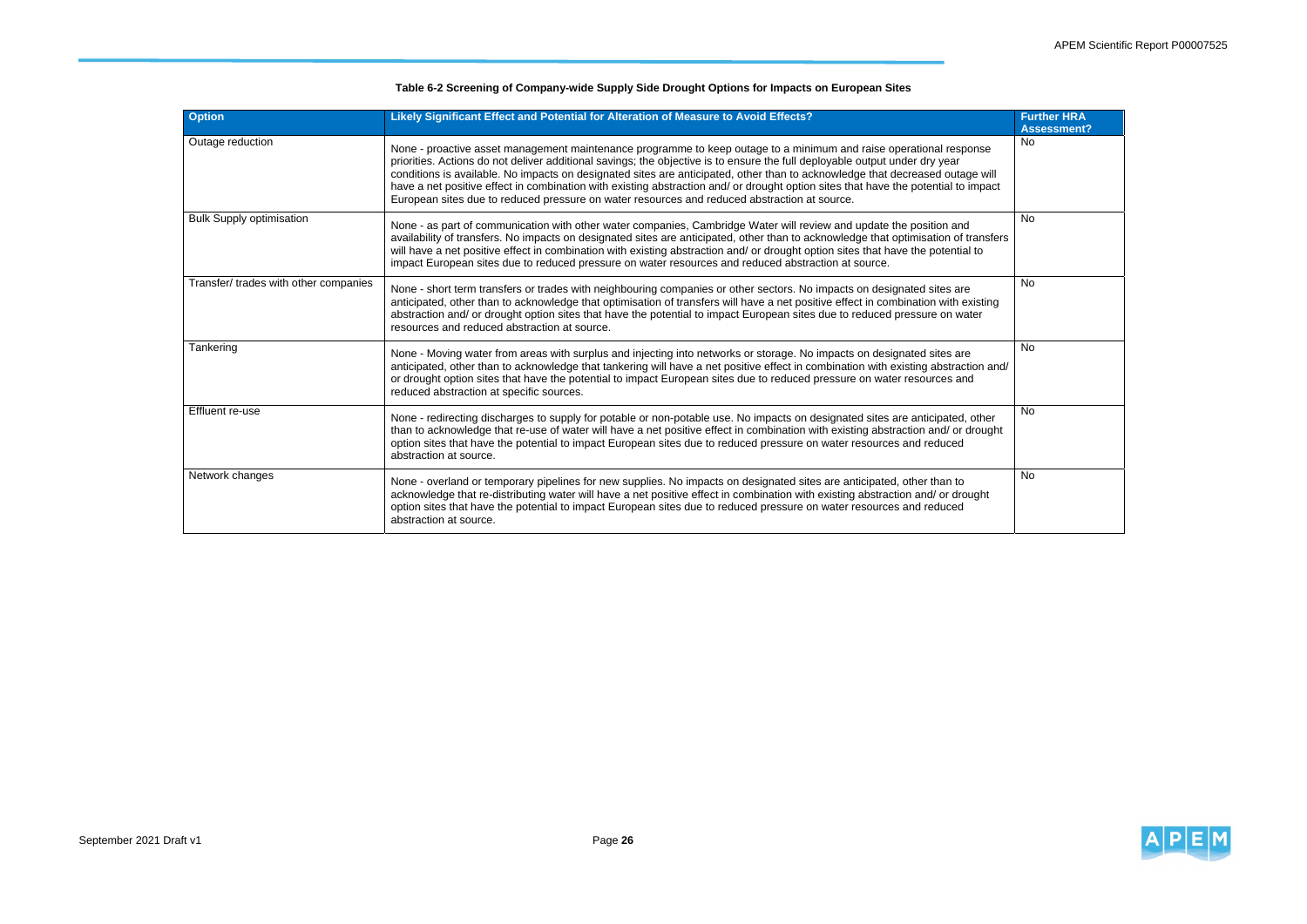

## **Table 6-3 Screening of Site Specific Supply Side Drought Options for Impacts on European Sites**

<sup>14</sup> The distance given is to the nearest element of the drought option e.g., impacted reaches or constructional element) and the designated site.

<sup>15</sup> Mott MacDonald, 1995. Groundwater Development Thetford Phase 3 Report, Cambridge: Mott MacDonald.

<sup>16</sup> Mott MacDonald (2014), Euston and Brettenham AMP5 investigation report Phase A. Ref. 332960. Cambridge Water. April 2014.

| <b>Option</b>                                                                                   | <b>European Site within zone of</b><br>minor, moderate or major<br>hydrological impact <sup>14</sup> | <b>Qualifying features (European sites)</b>                                                                                                                                                                                                                                                                                                                                                                                                                                                                                                   | <b>Potential for effects on qualifying</b><br>features/ main habitats                                                                                                                                                                                                                                                                                                                                                                                                                                                                                                                                                                                                                                                                                                                                                                                                                                                                                                                                                                                                                                                                                                                                                                                                                                                                                                                                  | <b>Potential likely significant</b><br>effect of scheme on European<br>site(s) alone? | In combination effects<br>with other options,<br>plans and projects | <b>Conclusion</b>                      |
|-------------------------------------------------------------------------------------------------|------------------------------------------------------------------------------------------------------|-----------------------------------------------------------------------------------------------------------------------------------------------------------------------------------------------------------------------------------------------------------------------------------------------------------------------------------------------------------------------------------------------------------------------------------------------------------------------------------------------------------------------------------------------|--------------------------------------------------------------------------------------------------------------------------------------------------------------------------------------------------------------------------------------------------------------------------------------------------------------------------------------------------------------------------------------------------------------------------------------------------------------------------------------------------------------------------------------------------------------------------------------------------------------------------------------------------------------------------------------------------------------------------------------------------------------------------------------------------------------------------------------------------------------------------------------------------------------------------------------------------------------------------------------------------------------------------------------------------------------------------------------------------------------------------------------------------------------------------------------------------------------------------------------------------------------------------------------------------------------------------------------------------------------------------------------------------------|---------------------------------------------------------------------------------------|---------------------------------------------------------------------|----------------------------------------|
| Brettenham -<br>increase<br>abstraction within<br>the licence above<br>recent actual<br>volumes | <b>Breckland SAC</b><br>4 km west                                                                    | Inland dunes with open Corynephorus<br>and Agrostis grasslands.<br>Natural eutrophic lakes with<br>Magnopotamion or Hydrocharition - type<br>vegetation.<br>European dry heaths.<br>Semi-natural dry grasslands and<br>scrubland facies on calcareous<br>substrates (Festuco-Brometalia).<br>Alluvial forests with Alnus glutinosa and<br>Fraxinus excelsior.<br>Great crested newt Triturus cristatus.<br>The meres of the SAC are groundwater<br>fed and their distinct ecology arises from<br>them occasionally drying out <sup>15</sup> . | The largest area of meres of the SAC,<br>known as the Breckland meres, can be<br>found near East Wretham, north east of<br>Thetford. The Breckland meres include<br>Ringmere, Langmere, Fowl mere and<br>Mickle mere. The meres are located<br>between 5 and 10 km from the<br>Brettenham abstraction.<br>Test pumping in 1994 <sup>17</sup> showed there<br>was no discernable impact of abstraction<br>identified in any of the observation<br>boreholes north of the River Thet or<br>around the meres.<br>As part of the licence renewal in 2015 an<br>assessment <sup>16</sup> was completed to<br>determine whether abstracting at<br>maximum licence results in adverse<br>impacts to the River Thet, Little Ouse,<br>Sapiston River and the Breckland meres.<br>The main conclusions from the<br>investigation were:<br>Due to the presence of many<br>abstractions in the river catchments,<br>the influence on river flow by<br>individual abstractions is difficult to<br>determine;<br>The ecology data collected by the<br>EA did not indicate any adverse<br>impacts to the ecology directly<br>attributable to the CW abstractions.<br>However, further work was<br>recommended (e.g. hydro-morphological<br>surveys, further pumping tests) to provide<br>a higher level of confidence in the<br>definition of the impacts of abstraction at<br>Brettenham on river flows and ecology. | None                                                                                  | None                                                                | No Likely<br><b>Significant Effect</b> |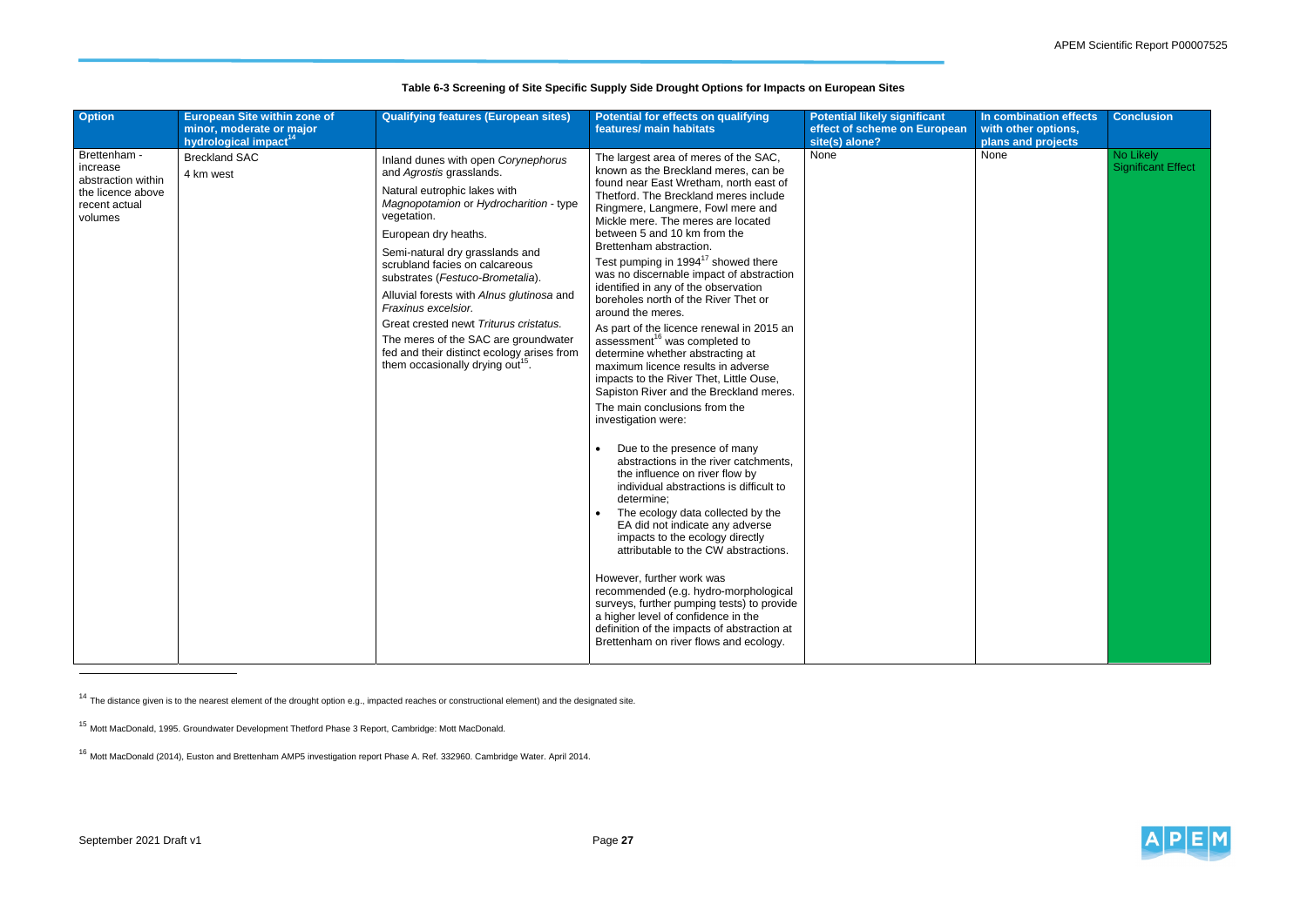## APEM Scientific Report P00007525



| <b>Option</b>                                                                            | <b>European Site within zone of</b>                           | <b>Qualifying features (European sites)</b>                                                                                                                                                                                                                                                                                                                                                                                                                                                                                                   | <b>Potential for effects on qualifying</b>                                                                                                                                                                                                                                                                                                                                                                                                                                                                                                                                                                                                                                                                                                                                                                                                                                                                                                                                                                                                                              | <b>Potential likely significant</b>            | In combination effects                    | <b>Conclusion</b>                      |
|------------------------------------------------------------------------------------------|---------------------------------------------------------------|-----------------------------------------------------------------------------------------------------------------------------------------------------------------------------------------------------------------------------------------------------------------------------------------------------------------------------------------------------------------------------------------------------------------------------------------------------------------------------------------------------------------------------------------------|-------------------------------------------------------------------------------------------------------------------------------------------------------------------------------------------------------------------------------------------------------------------------------------------------------------------------------------------------------------------------------------------------------------------------------------------------------------------------------------------------------------------------------------------------------------------------------------------------------------------------------------------------------------------------------------------------------------------------------------------------------------------------------------------------------------------------------------------------------------------------------------------------------------------------------------------------------------------------------------------------------------------------------------------------------------------------|------------------------------------------------|-------------------------------------------|----------------------------------------|
|                                                                                          | minor, moderate or major<br>hydrological impact <sup>14</sup> |                                                                                                                                                                                                                                                                                                                                                                                                                                                                                                                                               | features/ main habitats                                                                                                                                                                                                                                                                                                                                                                                                                                                                                                                                                                                                                                                                                                                                                                                                                                                                                                                                                                                                                                                 | effect of scheme on European<br>site(s) alone? | with other options,<br>plans and projects |                                        |
|                                                                                          |                                                               |                                                                                                                                                                                                                                                                                                                                                                                                                                                                                                                                               | There is no construction related to this<br>option.                                                                                                                                                                                                                                                                                                                                                                                                                                                                                                                                                                                                                                                                                                                                                                                                                                                                                                                                                                                                                     |                                                |                                           |                                        |
|                                                                                          | <b>Breckland SPA</b><br>785 m west                            | Stone curlew Burhinus oedicnemus.<br>Nightjar Caprimulgus europaeus<br>Woodlark Lullula arborea<br>The remnants of dry heath and grassland<br>support heathland breeding birds, where<br>grazing by rabbits and sheep is<br>sufficiently intensive to create short turf<br>and open ground. These breeding birds<br>have also adapted to live in forestry and<br>arable habitats.                                                                                                                                                             | There is no construction related to this<br>option and no operational impacts have<br>been identified. There is no significant<br>hydraulic continuity between the borehole<br>and the site. The site qualifying features<br>are not directly dependent on<br>groundwater levels or supported surface<br>water flows.                                                                                                                                                                                                                                                                                                                                                                                                                                                                                                                                                                                                                                                                                                                                                   | None                                           | None                                      | No Likely<br><b>Significant Effect</b> |
| Euston - increase<br>abstraction within<br>the licence above<br>recent actual<br>volumes | <b>Breckland SAC</b><br>3.7 km north west                     | Inland dunes with open Corynephorus<br>and Agrostis grasslands.<br>Natural eutrophic lakes with<br>Magnopotamion or Hydrocharition - type<br>vegetation.<br>European dry heaths.<br>Semi-natural dry grasslands and<br>scrubland facies on calcareous<br>substrates (Festuco-Brometalia).<br>Alluvial forests with Alnus glutinosa and<br>Fraxinus excelsior.<br>Great crested newt Triturus cristatus.<br>The meres of the SAC are groundwater<br>fed and their distinct ecology arises from<br>them occasionally drying out <sup>17</sup> . | The largest area of meres, known as the<br>Breckland meres, can be found near East<br>Wretham, north east of Thetford. The<br>Breckland meres include Ringmere,<br>Langmere, Fowl mere and Mickle mere.<br>The meres are located between 7 to 12<br>km from Euston.<br>Test pumping in 1994 <sup>17</sup> showed there<br>was no discernable impact of abstraction<br>identified in any of the observation<br>boreholes north of the River Thet or<br>around the meres.<br>As part of the licence renewal in 2015 an<br>assessment <sup>18</sup> was completed to<br>determine whether abstracting at<br>maximum licence results in adverse<br>impacts to the River Thet, Little Ouse,<br>Sapiston River and the Breckland meres.<br>The main conclusions from the<br>investigation were:<br>Due to the presence of many<br>abstractions in the river catchments.<br>the influence on river flow by<br>individual abstractions is difficult to<br>determine;<br>The ecology data collected by the<br>EA did not indicate any adverse<br>impacts to the ecology directly | None                                           | None                                      | No Likely<br><b>Significant Effect</b> |

<sup>&</sup>lt;sup>17</sup> Mott MacDonald, 1995. Groundwater Development Thetford Phase 3 Report, Cambridge: Mott MacDonald.

<sup>&</sup>lt;sup>18</sup> Mott MacDonald (2014), Euston and Brettenham AMP5 investigation report Phase A. Ref. 332960. Cambridge Water. April 2014.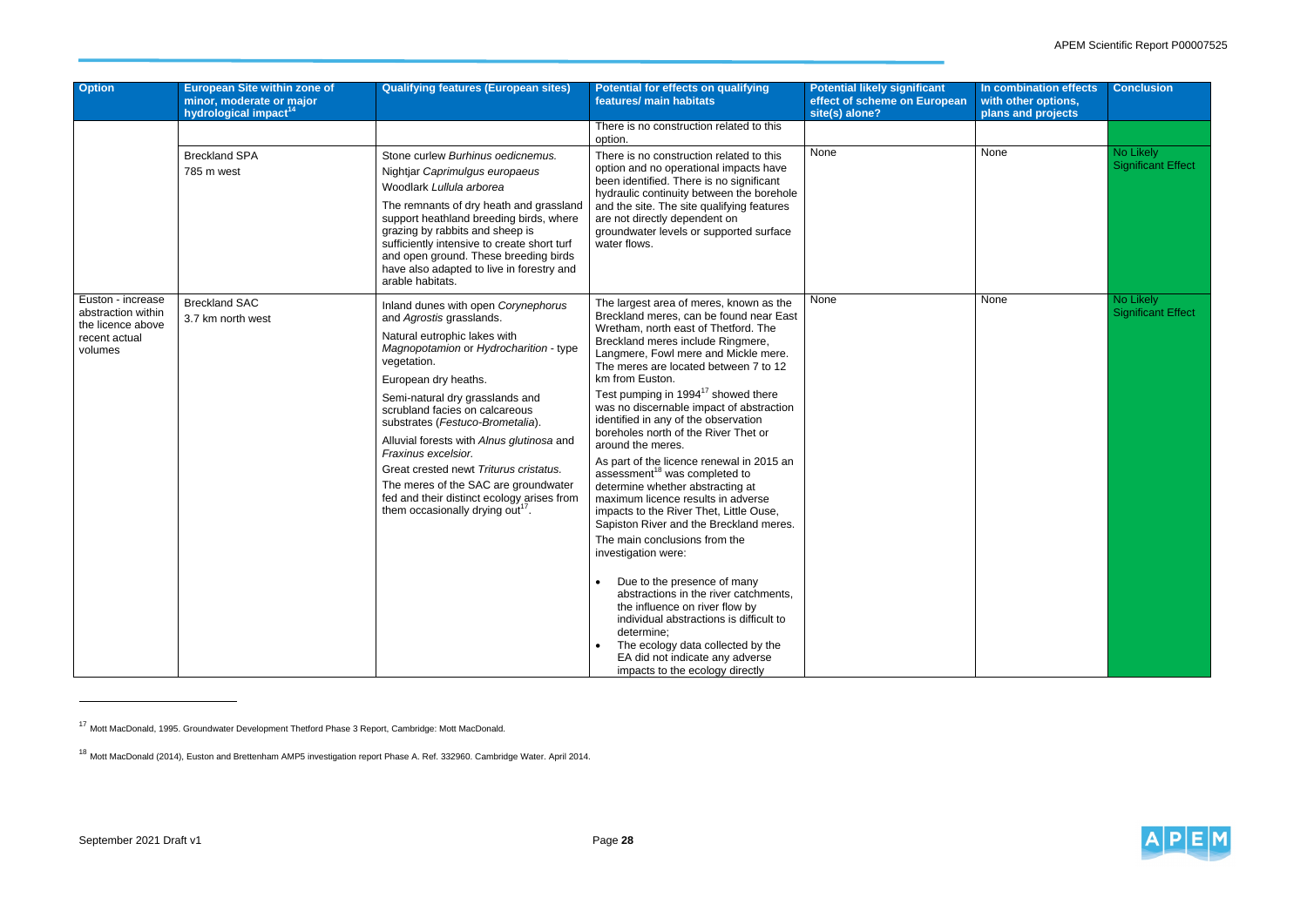## APEM Scientific Report P00007525



| <b>Option</b>                                                                                   | <b>European Site within zone of</b><br>minor, moderate or major<br>hydrological impact <sup>14</sup> | <b>Qualifying features (European sites)</b>                                                                                                                                                                                                                                                                                                                                                                                 | <b>Potential for effects on qualifying</b><br>features/ main habitats                                                                                                                                                                                                                                                                                                                                                                                                                                                                                                                                                                                                         | <b>Potential likely significant</b><br>effect of scheme on European<br>site(s) alone? | In combination effects<br>with other options,<br>plans and projects | <b>Conclusion</b>                      |
|-------------------------------------------------------------------------------------------------|------------------------------------------------------------------------------------------------------|-----------------------------------------------------------------------------------------------------------------------------------------------------------------------------------------------------------------------------------------------------------------------------------------------------------------------------------------------------------------------------------------------------------------------------|-------------------------------------------------------------------------------------------------------------------------------------------------------------------------------------------------------------------------------------------------------------------------------------------------------------------------------------------------------------------------------------------------------------------------------------------------------------------------------------------------------------------------------------------------------------------------------------------------------------------------------------------------------------------------------|---------------------------------------------------------------------------------------|---------------------------------------------------------------------|----------------------------------------|
|                                                                                                 |                                                                                                      |                                                                                                                                                                                                                                                                                                                                                                                                                             | attributable to the CW abstractions.<br>However, further work was                                                                                                                                                                                                                                                                                                                                                                                                                                                                                                                                                                                                             |                                                                                       |                                                                     |                                        |
|                                                                                                 |                                                                                                      |                                                                                                                                                                                                                                                                                                                                                                                                                             | recommended (e.g. hydro-morphological<br>surveys, further pumping tests) to provide<br>a higher level of confidence in the<br>definition of the impacts of abstraction at<br>Euston on river flows and ecology.                                                                                                                                                                                                                                                                                                                                                                                                                                                               |                                                                                       |                                                                     |                                        |
|                                                                                                 |                                                                                                      |                                                                                                                                                                                                                                                                                                                                                                                                                             | There is no construction related to this<br>option.                                                                                                                                                                                                                                                                                                                                                                                                                                                                                                                                                                                                                           |                                                                                       |                                                                     |                                        |
|                                                                                                 | <b>Breckland SPA</b><br>750 m north west                                                             | Stone curlew Burhinus oedicnemus.<br>Nightjar Caprimulgus europaeus<br>Woodlark Lullula arborea<br>The remnants of dry heath and grassland<br>support heathland breeding birds, where<br>grazing by rabbits and sheep is<br>sufficiently intensive to create short turf<br>and open ground. These breeding birds<br>have also adapted to live in forestry and<br>arable habitats.                                           | There is no construction related to this<br>option and no operational impacts have<br>been identified. There is no significant<br>hydraulic continuity between the borehole<br>and the site. The site qualifying features<br>are not directly dependent on<br>groundwater levels or supported surface<br>water flows.                                                                                                                                                                                                                                                                                                                                                         | None                                                                                  | None                                                                | No Likely<br><b>Significant Effect</b> |
| Westley - increase<br>abstraction within<br>the licence above<br>recent actual<br>volumes       | Devils Dyke SAC<br>4.4 km north east                                                                 | Semi-natural dry grasslands and<br>scrubland facies on calcareous<br>substrates (Festuco-Brometalia)<br>The site hosts the priority habitat type<br>"orchid rich sites". Devil's Dyke consists<br>of a mosaic of CG3 Bromus erectus and<br>CG5 Bromus erectus - Brachypodium<br>pinnatum calcareous grasslands. It is the<br>only known UK semi-natural dry<br>grassland site for lizard orchid<br>Himantoglossum hircinum. | Site is an ancient linear earthwork,<br>thought to be of Anglo-Saxon origin<br>comprising a deep ditch and high bank<br>which extends for around 7 miles from<br>Woodditton south of Newmarket to<br>Reach, north-west of the town, across<br>open chalk country. The banks of the<br>ditch were constructed from chalk dug<br>from the surrounding land.<br>There is no construction related to this<br>option and no operational impacts have<br>been identified. There is no direct<br>hydraulic continuity between the borehole<br>and the site. The site qualifying features<br>are not directly dependent on<br>groundwater levels or supported surface<br>water flows. | None                                                                                  | None                                                                | No Likely<br><b>Significant Effect</b> |
| Fleam Dyke -<br>increase<br>abstraction within<br>the licence above<br>recent actual<br>volumes | Devils Dyke SAC<br>10.3 km north east                                                                | Semi-natural dry grasslands and<br>scrubland facies on calcareous<br>substrates (Festuco-Brometalia)<br>The site hosts the priority habitat type<br>"orchid rich sites". Devil's Dyke consists<br>of a mosaic of CG3 Bromus erectus and<br>CG5 Bromus erectus - Brachypodium<br>pinnatum calcareous grasslands. It is the<br>only known UK semi-natural dry<br>grassland site for lizard orchid<br>Himantoglossum hircinum. | Site is an ancient linear earthwork,<br>thought to be of Anglo-Saxon origin<br>comprising a deep ditch and high bank<br>which extends for around 7 miles from<br>Woodditton south of Newmarket to<br>Reach, north-west of the town, across<br>open chalk country. The banks of the<br>ditch were constructed from chalk dug<br>from the surrounding land.<br>There is no construction related to this<br>option and no operational impacts have                                                                                                                                                                                                                               | None                                                                                  | None                                                                | No Likely<br><b>Significant Effect</b> |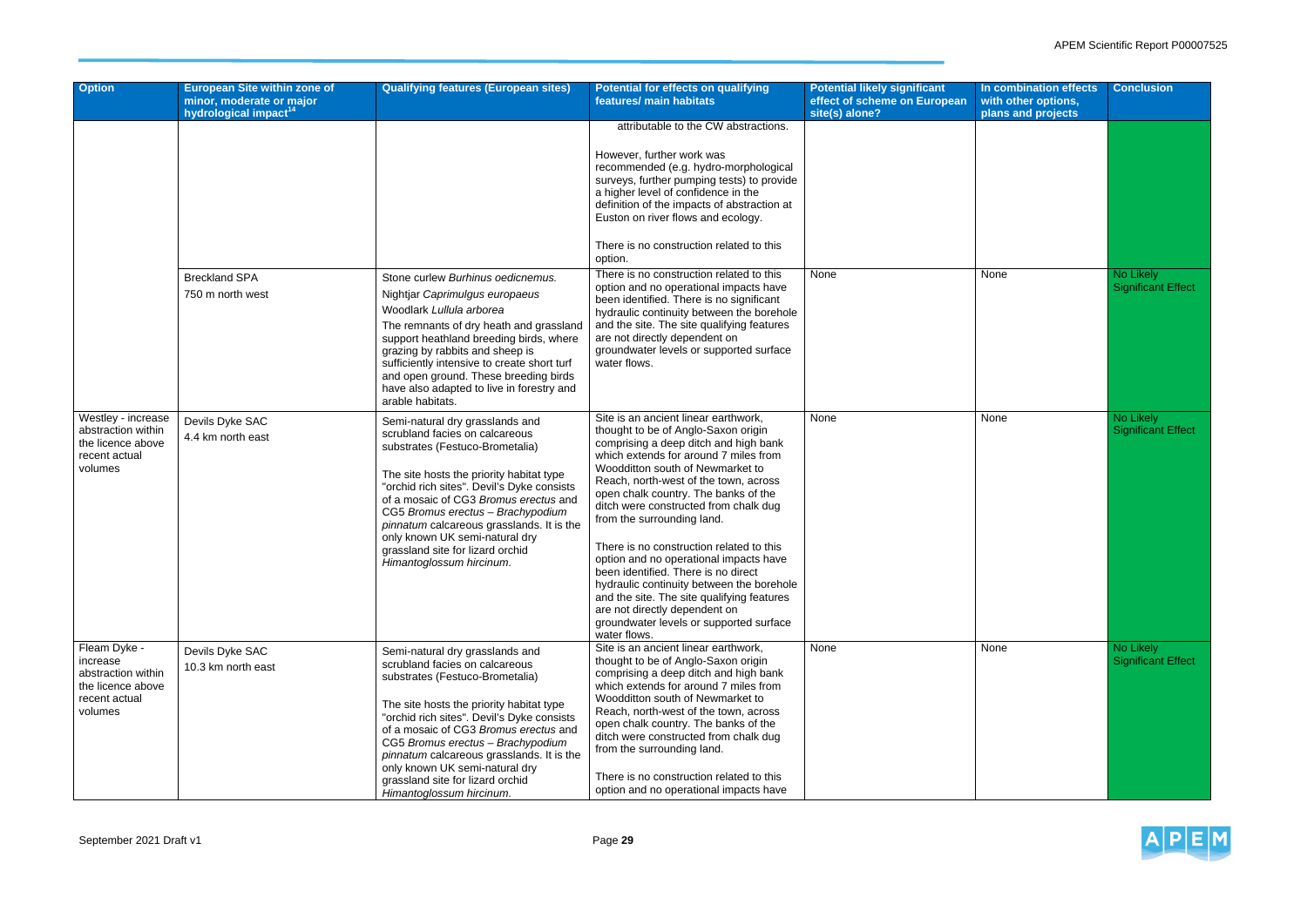

| <b>Option</b>                                                                                   | <b>European Site within zone of</b>                           | <b>Qualifying features (European sites)</b>                                                                                                                                                                                                                                                                                                                                                                                 | <b>Potential for effects on qualifying</b>                                                                                                                                                                                                                                                                                                                                                                                                                                                                                                                                                                                                                                    | <b>Potential likely significant</b>            | In combination effects                    | <b>Conclusion</b>                      |
|-------------------------------------------------------------------------------------------------|---------------------------------------------------------------|-----------------------------------------------------------------------------------------------------------------------------------------------------------------------------------------------------------------------------------------------------------------------------------------------------------------------------------------------------------------------------------------------------------------------------|-------------------------------------------------------------------------------------------------------------------------------------------------------------------------------------------------------------------------------------------------------------------------------------------------------------------------------------------------------------------------------------------------------------------------------------------------------------------------------------------------------------------------------------------------------------------------------------------------------------------------------------------------------------------------------|------------------------------------------------|-------------------------------------------|----------------------------------------|
|                                                                                                 | minor, moderate or major<br>hydrological impact <sup>14</sup> |                                                                                                                                                                                                                                                                                                                                                                                                                             | features/ main habitats                                                                                                                                                                                                                                                                                                                                                                                                                                                                                                                                                                                                                                                       | effect of scheme on European<br>site(s) alone? | with other options,<br>plans and projects |                                        |
|                                                                                                 |                                                               |                                                                                                                                                                                                                                                                                                                                                                                                                             | been identified. There is no direct<br>hydraulic continuity between the borehole<br>and the site. The site qualifying features<br>are not directly dependent on<br>groundwater levels or supported surface<br>water flows.                                                                                                                                                                                                                                                                                                                                                                                                                                                    |                                                |                                           |                                        |
| Babraham -<br>increase<br>abstraction within<br>the licence above<br>recent actual<br>volumes   | Devils Dyke SAC<br>15.1 km north east                         | Semi-natural dry grasslands and<br>scrubland facies on calcareous<br>substrates (Festuco-Brometalia)<br>The site hosts the priority habitat type<br>"orchid rich sites". Devil's Dyke consists<br>of a mosaic of CG3 Bromus erectus and<br>CG5 Bromus erectus - Brachypodium<br>pinnatum calcareous grasslands. It is the<br>only known UK semi-natural dry<br>grassland site for lizard orchid<br>Himantoglossum hircinum. | Site is an ancient linear earthwork,<br>thought to be of Anglo-Saxon origin<br>comprising a deep ditch and high bank<br>which extends for around 7 miles from<br>Woodditton south of Newmarket to<br>Reach, north-west of the town, across<br>open chalk country. The banks of the<br>ditch were constructed from chalk dug<br>from the surrounding land.<br>There is no construction related to this<br>option and no operational impacts have<br>been identified. There is no direct<br>hydraulic continuity between the borehole<br>and the site. The site qualifying features<br>are not directly dependent on<br>groundwater levels or supported surface<br>water flows. | None                                           | None                                      | No Likely<br><b>Significant Effect</b> |
| Horseheath -<br>increase<br>abstraction within<br>the licence above<br>recent actual<br>volumes | Devils Dyke SAC<br>13.5 km north                              | Semi-natural dry grasslands and<br>scrubland facies on calcareous<br>substrates (Festuco-Brometalia)<br>The site hosts the priority habitat type<br>"orchid rich sites". Devil's Dyke consists<br>of a mosaic of CG3 Bromus erectus and<br>CG5 Bromus erectus - Brachypodium<br>pinnatum calcareous grasslands. It is the<br>only known UK semi-natural dry<br>grassland site for lizard orchid<br>Himantoglossum hircinum. | Site is an ancient linear earthwork,<br>thought to be of Anglo-Saxon origin<br>comprising a deep ditch and high bank<br>which extends for around 7 miles from<br>Woodditton south of Newmarket to<br>Reach, north-west of the town, across<br>open chalk country. The banks of the<br>ditch were constructed from chalk dug<br>from the surrounding land.<br>There is no construction related to this<br>option and no operational impacts have<br>been identified. There is no direct<br>hydraulic continuity between the borehole<br>and the site. The site qualifying features<br>are not directly dependent on<br>groundwater levels or supported surface<br>water flows. | None                                           | None                                      | No Likely<br><b>Significant Effect</b> |
| Linton - increase<br>abstraction within<br>the licence above<br>recent actual<br>volumes        | Devils Dyke SAC<br>14.7 km north east                         | Semi-natural dry grasslands and<br>scrubland facies on calcareous<br>substrates (Festuco-Brometalia)<br>The site hosts the priority habitat type<br>"orchid rich sites". Devil's Dyke consists<br>of a mosaic of CG3 Bromus erectus and<br>CG5 Bromus erectus - Brachypodium<br>pinnatum calcareous grasslands. It is the<br>only known UK semi-natural dry<br>grassland site for lizard orchid                             | Site is an ancient linear earthwork,<br>thought to be of Anglo-Saxon origin<br>comprising a deep ditch and high bank<br>which extends for around 7 miles from<br>Woodditton south of Newmarket to<br>Reach, north-west of the town, across<br>open chalk country. The banks of the<br>ditch were constructed from chalk dug<br>from the surrounding land.<br>There is no construction related to this                                                                                                                                                                                                                                                                         | None                                           | None                                      | No Likely<br><b>Significant Effect</b> |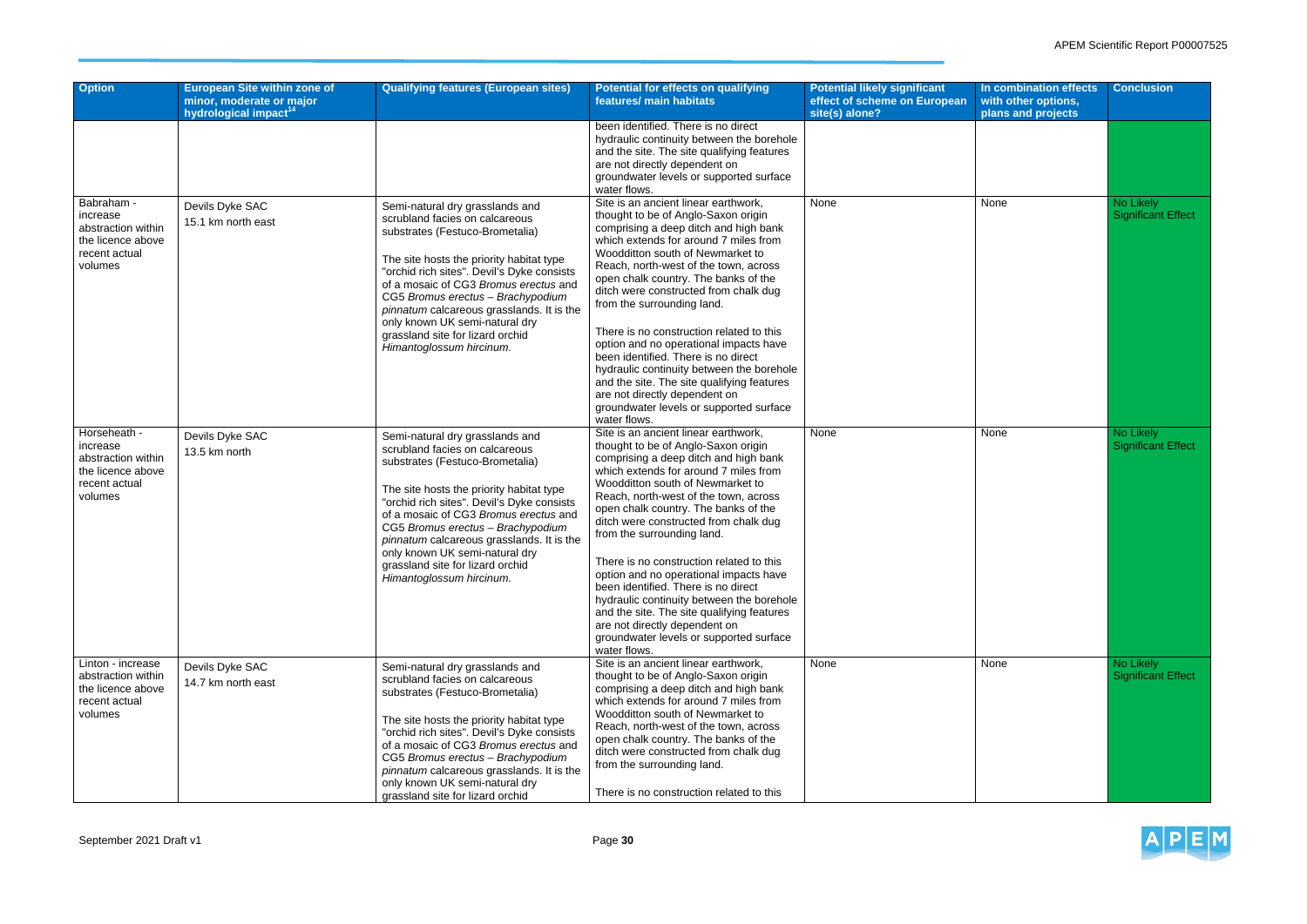## APEM Scientific Report P00007525



| <b>Option</b>                                                                                      | <b>European Site within zone of</b>                           | <b>Qualifying features (European sites)</b>                                                                                                                                                                                                                                                                                                                                                                                 | <b>Potential for effects on qualifying</b>                                                                                                                                                                                                                                                                                                                                                                                                                                                                                                                                                                                                                                    | <b>Potential likely significant</b>            | In combination effects                    | <b>Conclusion</b>                      |
|----------------------------------------------------------------------------------------------------|---------------------------------------------------------------|-----------------------------------------------------------------------------------------------------------------------------------------------------------------------------------------------------------------------------------------------------------------------------------------------------------------------------------------------------------------------------------------------------------------------------|-------------------------------------------------------------------------------------------------------------------------------------------------------------------------------------------------------------------------------------------------------------------------------------------------------------------------------------------------------------------------------------------------------------------------------------------------------------------------------------------------------------------------------------------------------------------------------------------------------------------------------------------------------------------------------|------------------------------------------------|-------------------------------------------|----------------------------------------|
|                                                                                                    | minor, moderate or major<br>hydrological impact <sup>14</sup> |                                                                                                                                                                                                                                                                                                                                                                                                                             | features/ main habitats                                                                                                                                                                                                                                                                                                                                                                                                                                                                                                                                                                                                                                                       | effect of scheme on European<br>site(s) alone? | with other options,<br>plans and projects |                                        |
|                                                                                                    |                                                               | Himantoglossum hircinum.                                                                                                                                                                                                                                                                                                                                                                                                    | option and no operational impacts have<br>been identified. There is no direct<br>hydraulic continuity between the borehole<br>and the site. The site qualifying features<br>are not directly dependent on<br>groundwater levels or supported surface<br>water flows.                                                                                                                                                                                                                                                                                                                                                                                                          |                                                |                                           |                                        |
| Rivey - increase<br>abstraction within<br>the licence above<br>recent actual<br>volumes            | Devils Dyke SAC<br>14.6 km north east                         | Semi-natural dry grasslands and<br>scrubland facies on calcareous<br>substrates (Festuco-Brometalia)<br>The site hosts the priority habitat type<br>"orchid rich sites". Devil's Dyke consists<br>of a mosaic of CG3 Bromus erectus and<br>CG5 Bromus erectus - Brachypodium<br>pinnatum calcareous grasslands. It is the<br>only known UK semi-natural dry<br>grassland site for lizard orchid<br>Himantoglossum hircinum. | Site is an ancient linear earthwork,<br>thought to be of Anglo-Saxon origin<br>comprising a deep ditch and high bank<br>which extends for around 7 miles from<br>Woodditton south of Newmarket to<br>Reach, north-west of the town, across<br>open chalk country. The banks of the<br>ditch were constructed from chalk dug<br>from the surrounding land.<br>There is no construction related to this<br>option and no operational impacts have<br>been identified. There is no direct<br>hydraulic continuity between the borehole<br>and the site. The site qualifying features<br>are not directly dependent on<br>groundwater levels or supported surface<br>water flows. | None                                           | None                                      | No Likely<br><b>Significant Effect</b> |
| Fleam Dyke 12 -<br>increase<br>abstraction within<br>the licence above<br>recent actual<br>volumes | Devils Dyke SAC<br>11.0 km north east                         | Semi-natural dry grasslands and<br>scrubland facies on calcareous<br>substrates (Festuco-Brometalia)<br>The site hosts the priority habitat type<br>"orchid rich sites". Devil's Dyke consists<br>of a mosaic of CG3 Bromus erectus and<br>CG5 Bromus erectus - Brachypodium<br>pinnatum calcareous grasslands. It is the<br>only known UK semi-natural dry<br>grassland site for lizard orchid<br>Himantoglossum hircinum. | Site is an ancient linear earthwork,<br>thought to be of Anglo-Saxon origin<br>comprising a deep ditch and high bank<br>which extends for around 7 miles from<br>Woodditton south of Newmarket to<br>Reach, north-west of the town, across<br>open chalk country. The banks of the<br>ditch were constructed from chalk dug<br>from the surrounding land.<br>There is no construction related to this<br>option and no operational impacts have<br>been identified. There is no direct<br>hydraulic continuity between the borehole<br>and the site. The site qualifying features<br>are not directly dependent on<br>groundwater levels or supported surface<br>water flows. | None                                           | None                                      | No Likely<br><b>Significant Effect</b> |
| Croydon - increase<br>abstraction within<br>the licence above<br>recent actual<br>volumes          | Eversden and Wimpole Woods SAC<br>4.1 km north east           | Barbastelle bat, Barbastella barbastellus.<br>The site comprises a mixture of ancient<br>coppice woodland (Eversden Wood) and<br>high forest woods likely to be of more<br>recent origin (Wimpole Woods). A colony<br>of Barbastella barbastellus is associated<br>with the trees in Wimpole Woods. These<br>trees are used as a summer maternity<br>roost where the female bats gather to                                  | There is no construction related to this<br>option and no operational impacts have<br>been identified. There is no significant<br>direct hydraulic continuity between the<br>borehole and the site. The site qualifying<br>features are not directly dependent on<br>groundwater levels or supported surface<br>water flows. In addition, the qualifying<br>features are a mobile species able to<br>adapt to minor short term temporary                                                                                                                                                                                                                                      | None                                           | None                                      | No Likely<br><b>Significant Effect</b> |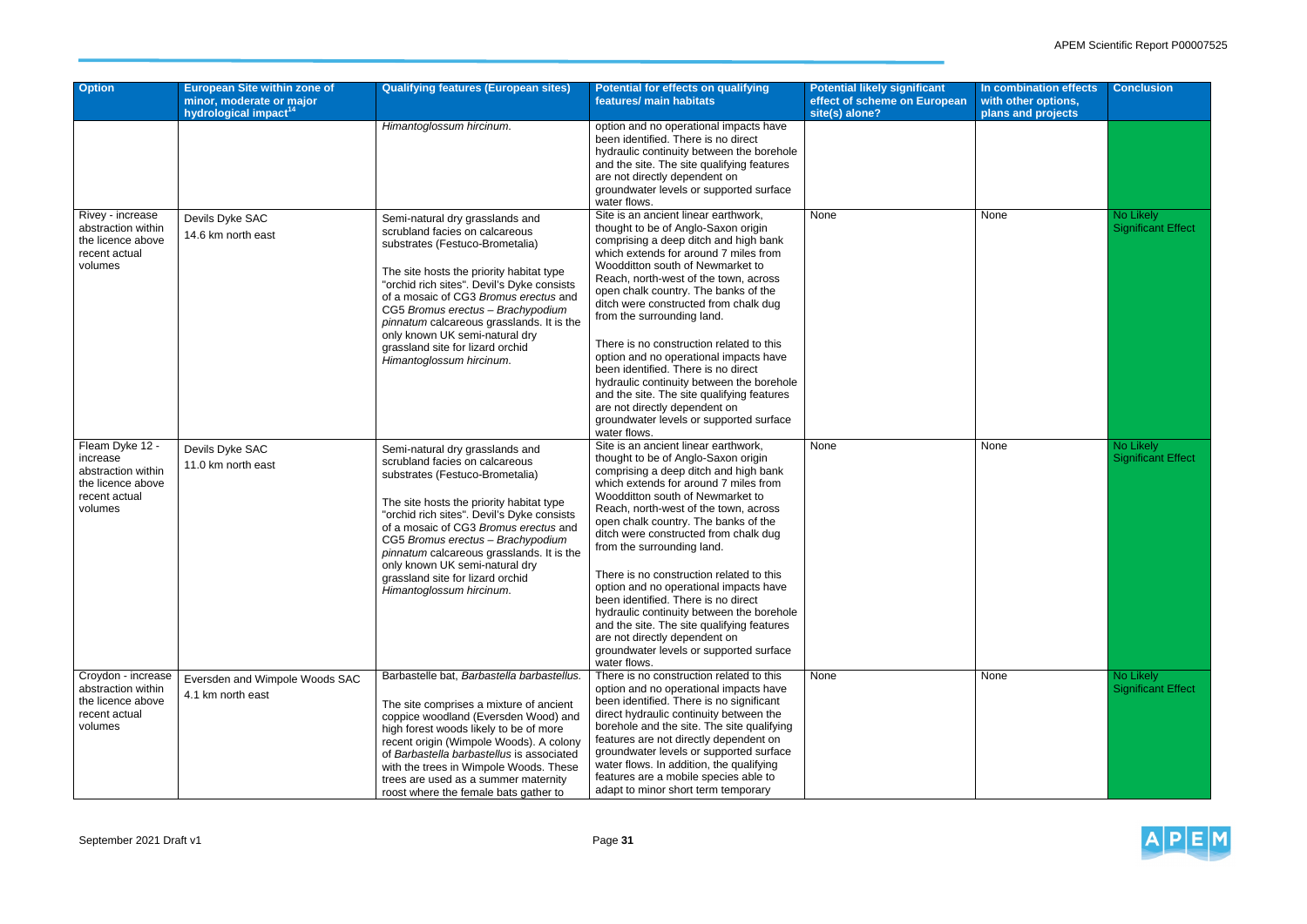

| <b>Option</b>                                                                                 | <b>European Site within zone of</b><br>minor, moderate or major<br>hydrological impact <sup>14</sup> | <b>Qualifying features (European sites)</b>                                                                                                                                                                                                                                                                                                                                                                                                                                                                                                                                                                                                                              | <b>Potential for effects on qualifying</b><br>features/ main habitats                                                                                                                                                                                                                                                                                                                                                                                                                           | <b>Potential likely significant</b><br>effect of scheme on European<br>site(s) alone? | In combination effects<br>with other options,<br>plans and projects | <b>Conclusion</b>                             |
|-----------------------------------------------------------------------------------------------|------------------------------------------------------------------------------------------------------|--------------------------------------------------------------------------------------------------------------------------------------------------------------------------------------------------------------------------------------------------------------------------------------------------------------------------------------------------------------------------------------------------------------------------------------------------------------------------------------------------------------------------------------------------------------------------------------------------------------------------------------------------------------------------|-------------------------------------------------------------------------------------------------------------------------------------------------------------------------------------------------------------------------------------------------------------------------------------------------------------------------------------------------------------------------------------------------------------------------------------------------------------------------------------------------|---------------------------------------------------------------------------------------|---------------------------------------------------------------------|-----------------------------------------------|
|                                                                                               |                                                                                                      | give birth and rear their young. Most of<br>the roost sites are within tree crevices.<br>The bats also use the site as a foraging<br>area. Some of the woodland is also used<br>as a flight path when bats forage outside<br>the site.                                                                                                                                                                                                                                                                                                                                                                                                                                   | fluctuations in supporting ecosystem<br>components.                                                                                                                                                                                                                                                                                                                                                                                                                                             |                                                                                       |                                                                     |                                               |
| Kingston -<br>increase<br>abstraction within<br>the licence above<br>recent actual<br>volumes | Eversden and Wimpole Woods SAC<br>1.4 km south west                                                  | Barbastelle bat, Barbastella barbastellus.<br>The site comprises a mixture of ancient<br>coppice woodland (Eversden Wood) and<br>high forest woods likely to be of more<br>recent origin (Wimpole Woods). A colony<br>of Barbastella barbastellus is associated<br>with the trees in Wimpole Woods. These<br>trees are used as a summer maternity<br>roost where the female bats gather to<br>give birth and rear their young. Most of<br>the roost sites are within tree crevices.<br>The bats also use the site as a foraging<br>area. Some of the woodland is also used<br>as a flight path when bats forage outside<br>the site.                                     | There is no construction related to this<br>option and no operational impacts have<br>been identified. There is no significant<br>direct hydraulic continuity between the<br>borehole and the site. The site qualifying<br>features are not directly dependent on<br>groundwater levels or supported surface<br>water flows. In addition, the qualifying<br>features are a mobile species able to<br>adapt to minor short term temporary<br>fluctuations in supporting ecosystem<br>components. | None                                                                                  | None                                                                | <b>No Likely</b><br><b>Significant Effect</b> |
| Abstraction at St<br>Ives borehole -<br>recently returned<br>source                           | Portholme SAC<br>6.4 km west                                                                         | Lowland hay meadows (Alopecurus<br>pratensis, Sanguisorba officinalis).<br>This site is the largest surviving<br>traditionally managed lowland hay<br>meadow in the UK. It holds grassland<br>communities of the alluvial flood meadow<br>type. The meadow is surrounded by<br>channels of the River Ouse. In winter and<br>early spring Portholme may become<br>inundated by flood water. The<br>occurrence and duration of this flooding<br>can be very variable. Flooding provides<br>natural fertilising of the soil and it is this<br>seasonal flooding coupled with the<br>traditional management that maintains<br>the diversity of natural plant<br>communities. | There is no construction related to this<br>option and no operational impacts have<br>been identified. There is no significant<br>direct hydraulic continuity between the<br>borehole and the site.                                                                                                                                                                                                                                                                                             | None                                                                                  | None                                                                | No Likely<br><b>Significant Effect</b>        |